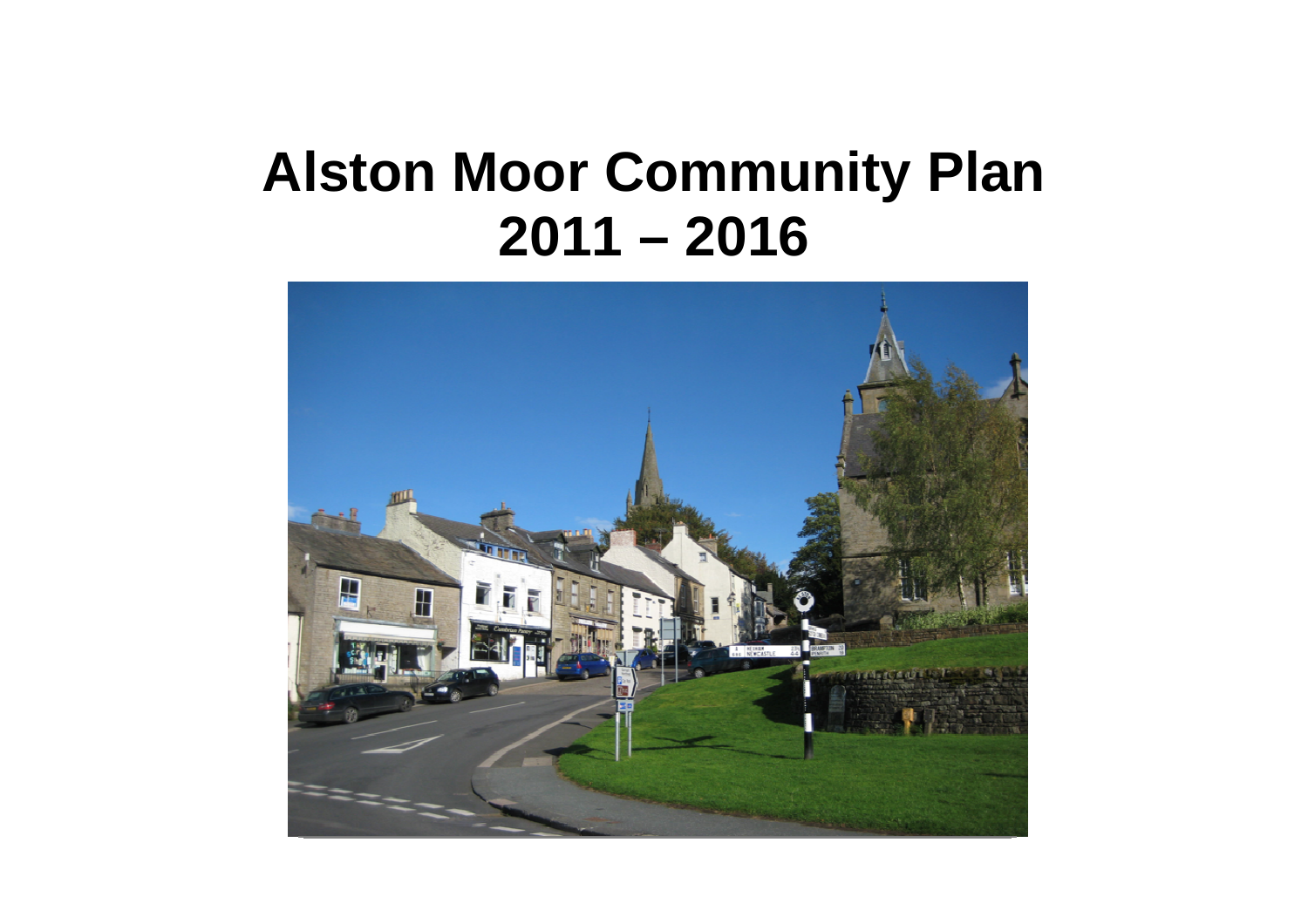## **INDEX**

|                                                                                  | 5<br>6<br>$\overline{7}$ |
|----------------------------------------------------------------------------------|--------------------------|
|                                                                                  | 8                        |
|                                                                                  | 8                        |
|                                                                                  | 10                       |
|                                                                                  | 10                       |
|                                                                                  | 10                       |
|                                                                                  | 11                       |
|                                                                                  | 11                       |
|                                                                                  | 12                       |
|                                                                                  | 12                       |
|                                                                                  | 13                       |
|                                                                                  | 14                       |
| H1 Ensure services provided by the Community Hospital continue to be appropriate | 15                       |
|                                                                                  | 15                       |
|                                                                                  | 15                       |
|                                                                                  | 15                       |
|                                                                                  | 15                       |
|                                                                                  | 16                       |
|                                                                                  | 17                       |
|                                                                                  | 17                       |
|                                                                                  | 18                       |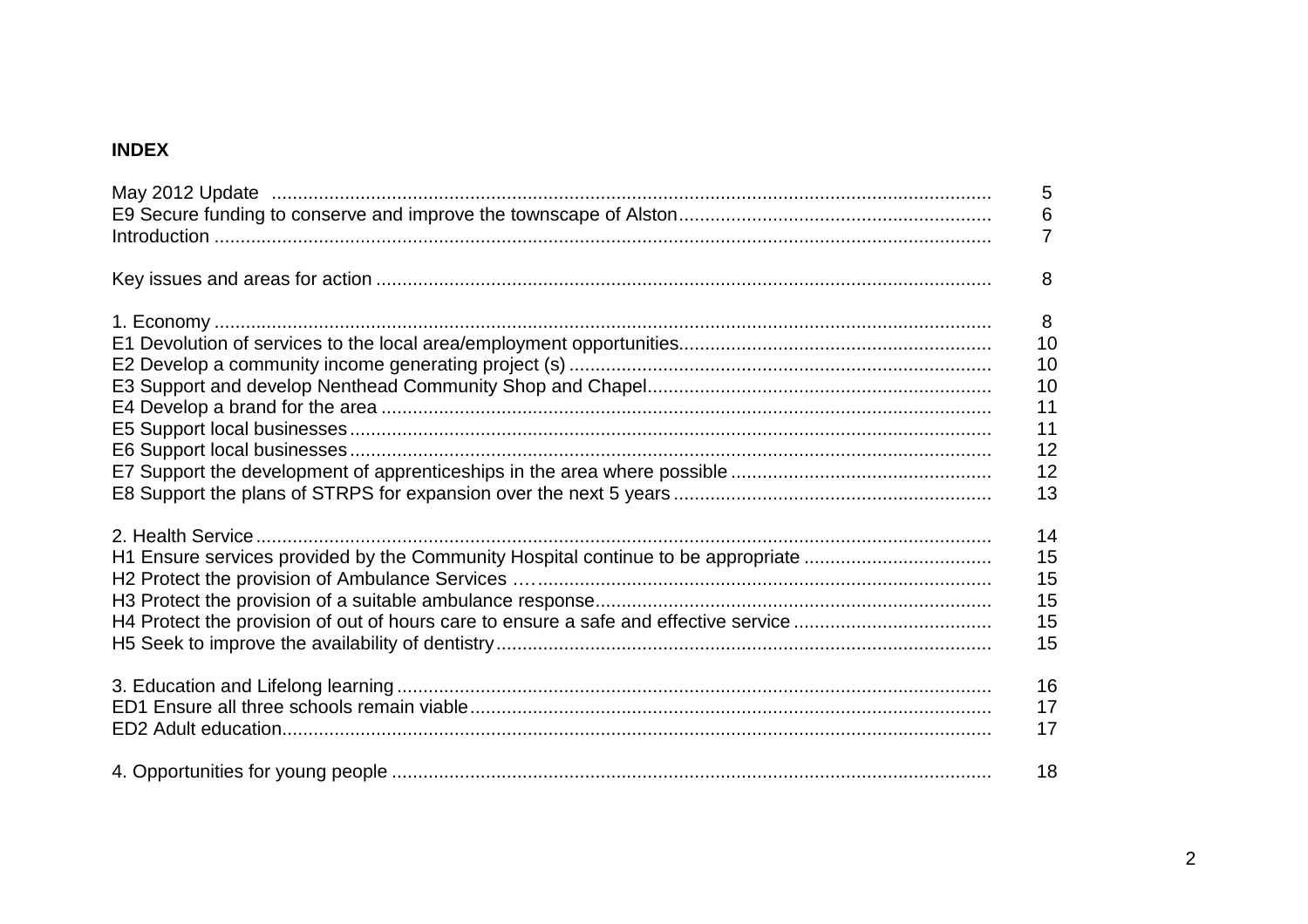|                                                                                                                           | 18                   |
|---------------------------------------------------------------------------------------------------------------------------|----------------------|
| H01 Challenge policies on allowing the conversion of barns to only become holiday lets                                    | 19<br>19             |
| 6. Local facilities<br>LF3 Assess possibility of some form of transfer of Nenthead Mines for the benefit of the community | 20<br>20<br>20<br>21 |
| 7. Communications<br>C2 Ensure the community secures super fast broadband alongside the Cumbria wide initiative           | 22<br>22             |
|                                                                                                                           | 22<br>23<br>23       |
| AF1 Investigate opportunities for farmers to benefit from renewable energy schemes                                        | 24<br>24             |
| 10. Transport                                                                                                             | 25<br>25             |
|                                                                                                                           | 26<br>26             |
|                                                                                                                           | 27                   |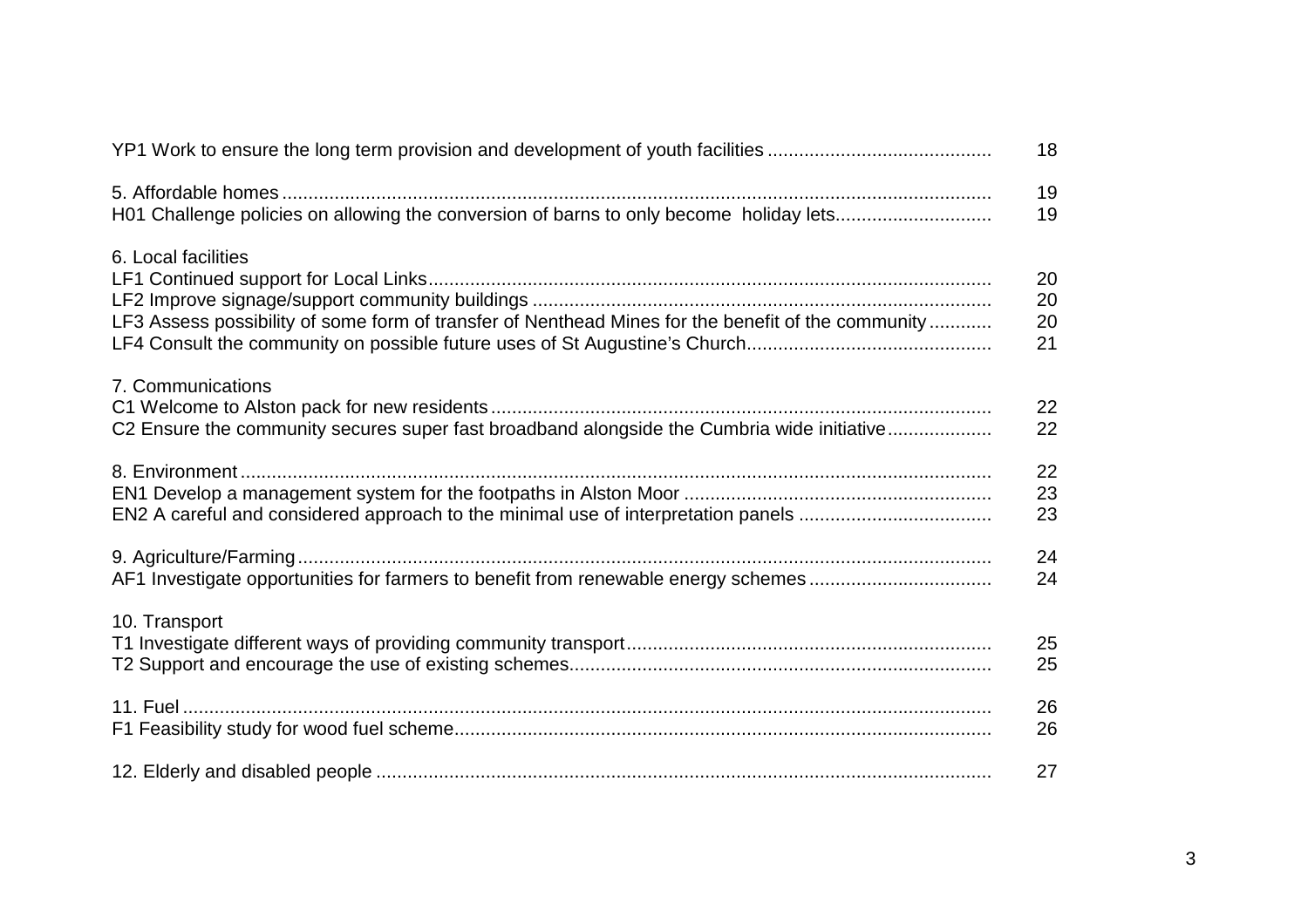|                                                                                            | 28 |
|--------------------------------------------------------------------------------------------|----|
| EP2 Ensure an ongoing growth in awareness among all those concerned at the planning stage  | 28 |
| EP3 Work to ensure greater awareness about the needs of those with sensory impairment      | 28 |
|                                                                                            | 29 |
|                                                                                            | 29 |
| CP2 Ensure the plan is widely disseminated within the community and other key stakeholders | 29 |
|                                                                                            | 31 |
|                                                                                            | 31 |
|                                                                                            | 33 |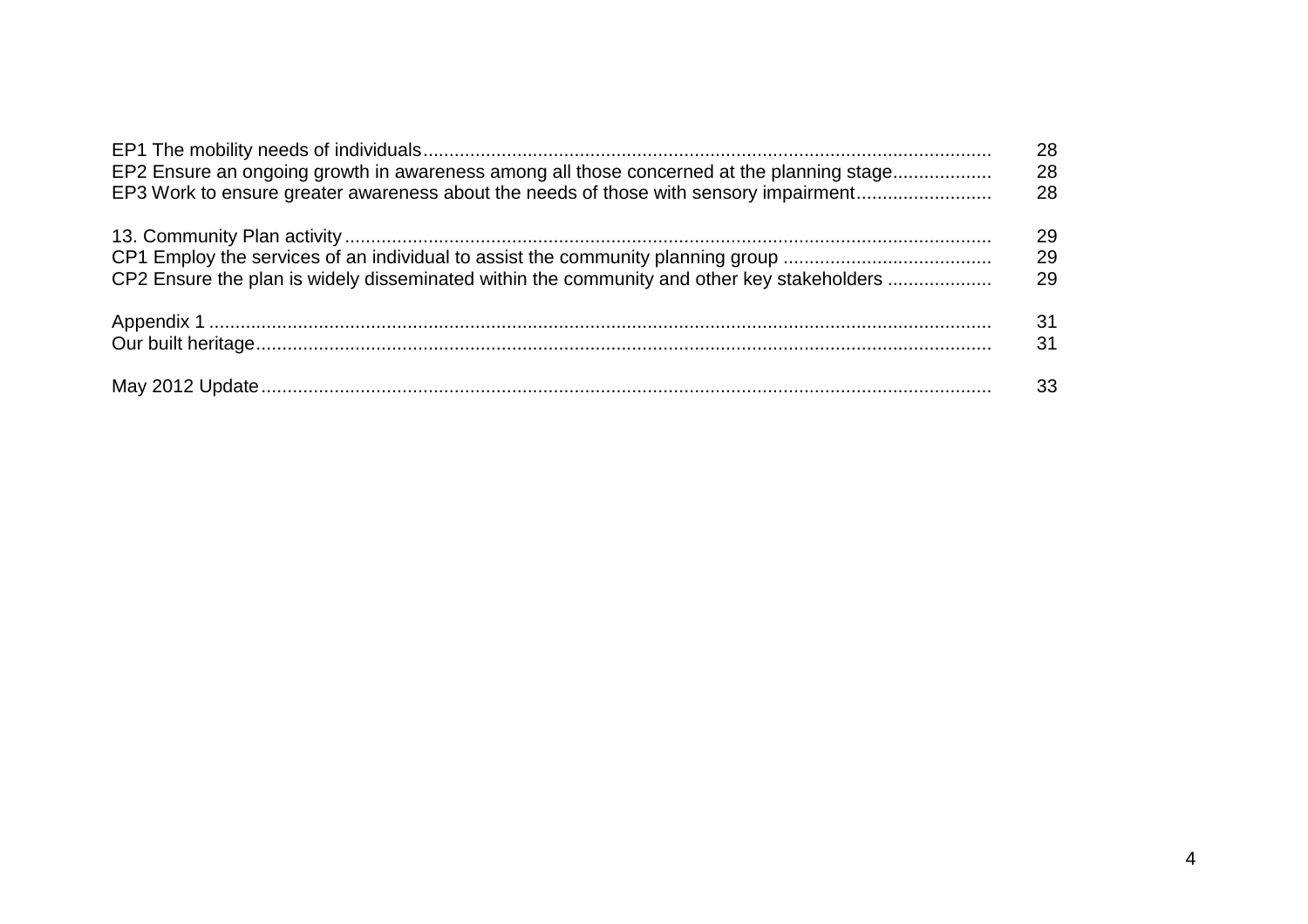## **Alston Moor Community Plan 2011 – 2016 May 2012 Update\_\_\_\_\_\_\_\_\_\_\_\_\_\_\_\_\_\_\_\_\_**

Since our Community Plan was written in 2011, various initiatives have been started and others have emerged as particlarly relevant. This first annual update refocusses parts of the Community Plan in the light of recent developments.

## **1. Economy**

E1. Considerable work went into research and negotiation concerning the local provision of services. We were unfortunate in our timing, as many services were out for tender, with a closing date already passed or about to fall, as we started work. There was no possibility of putting tenders in for those local authority services, which have now been awarded, largely on 15 year terms. This is not the end of the road, and we remain convinced that local provision is a vastly better way forward for us. The possibility of subcontracting some of the work continues to be investigated, and those services not recently allocated to new providers remain in our sights.

What did not come through as clearly as it might have done in the original Plan was our recognition of the built heritage as a key resource for Alston Moor. We referred to support for the Nenthead Chapel Project In Section 1 (Economy) and to St Augustine's Church and Nenthead Mines under Section 6 (Local Facilities). We are therefore adding a sub-section of 1(Economy) to cover the built heritage, as follows:

## **Economy – Built Heritage**

There are many aspects of built heritage which are of importance on Alston Moor. We would include Actions LF3 (future of Nenthead Mines), LF4 (community development of St Augustine's church) and E3 (Nenthead Community Shop and Chapel) under this heading. However, a pivotal aspect has come to the top of priorities since the Plan was finalised.

The town of Alston is a key resource for the economy of Alston Moor, noted by visitors for being particularly attractive in its own idiosyncratic way. There has been ongoing concern about the deterioration of the fabric of this recognised Conservation Area, which includes a number of notable buildings. Having been identified as "Heritage at Risk", we became eligible for potential Heritage Lottery funding to assist with improvements. However, the exacting demands of this scheme and the time available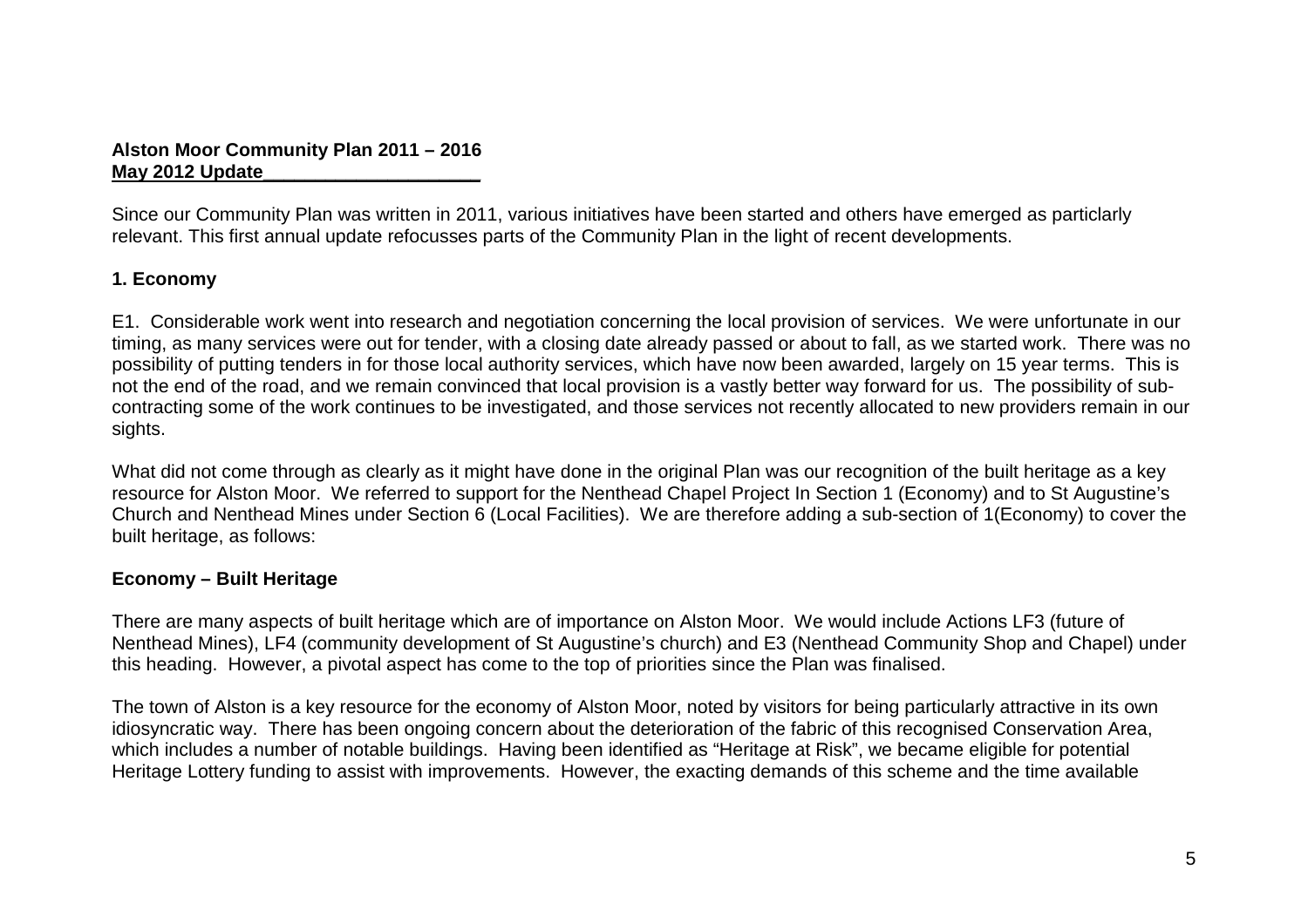before the final application deadline of 31 October 2012 mean that we should instead begin work as soon as possible in order to be<br>ready for the next round under the new scheme, of which details have not yet been released. available in Appendix 1.

| <b>Action</b>           | <b>Comment</b>                                  | <b>Responsibility</b>  | <b>Outcomes of Actions</b>        |
|-------------------------|-------------------------------------------------|------------------------|-----------------------------------|
| E9 Secure funding to    | Prepare a Stage 1 bid for the next Heritage     | <b>Built heritage</b>  | Attractive and well-conserved     |
| conserve and improve    | Lottery Fund to obtain a Townscape Heritage     | steering group;        | town centre will attract visitors |
| the townscape of Alston | Initiative grant for Alston Conservation Area.  | <b>Project Officer</b> | and businesses.                   |
| (Conservation Area)     | This will need expert advice, for which funding |                        |                                   |
|                         | will be required.                               |                        |                                   |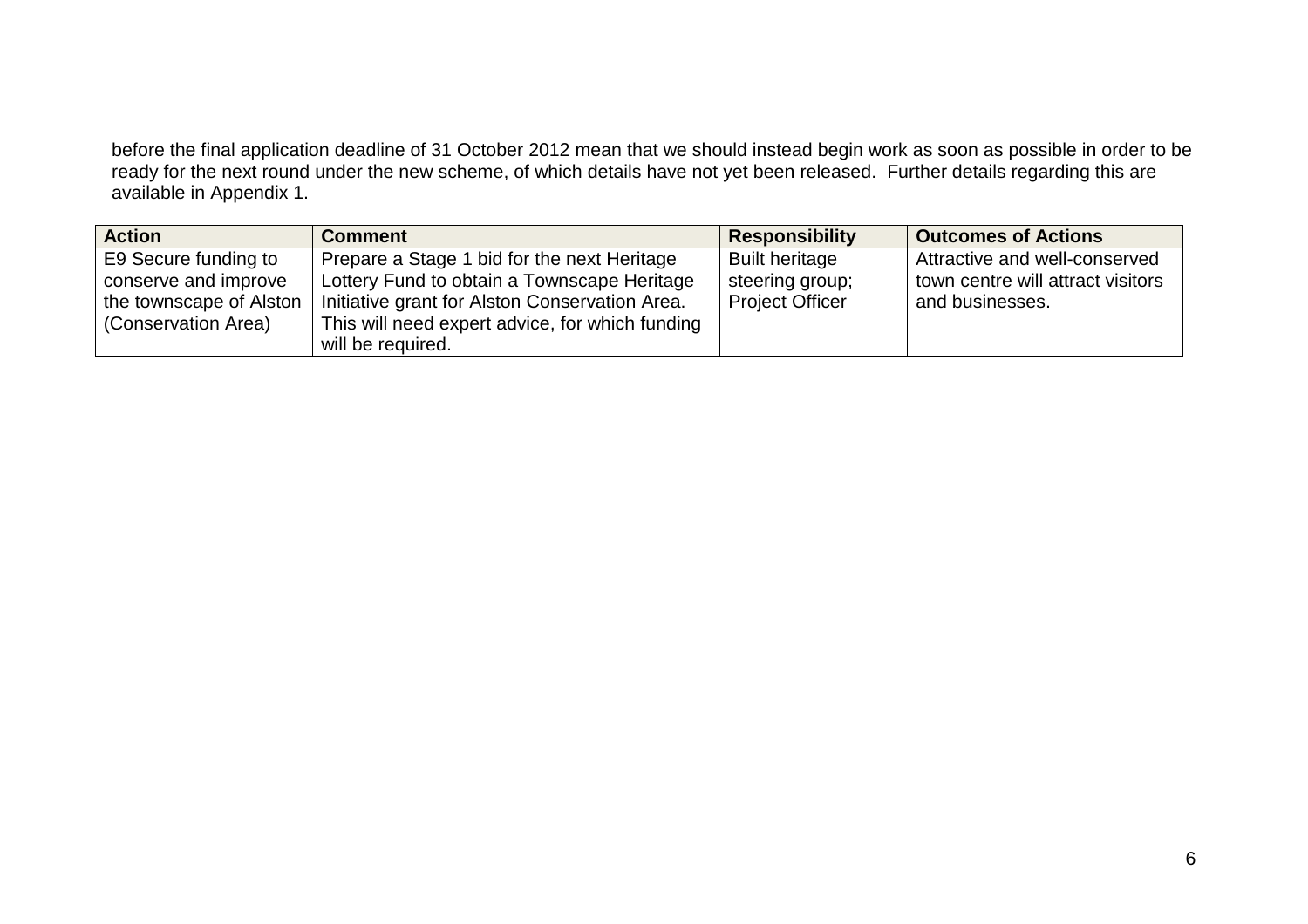## **Alston Moor Community Plan 2011 – 2016**

#### **Introduction**

Alston Moor's previous Action Plan was launched in 2002 and was extensive and rightly ambitious. Many of the actions contained within the Plan were completed over the years that followed.

There is now the opportunity to refresh the Plan to take account of the current needs and ambitions of the community. The overriding concern of the Alston Moor community is that it remains a sustainable area and that Alston town centre displays good signs of vitality and viability.

The Alston Moor community has always been sensitive to the availability of local employment and other economic issues, throughout its history. The rising price of fuel is merely the most recent manifestation, and we are hopeful that the community can survive this and remain strong as it has following previous blows. However, it is crucial to face the fact that without the presence of young families and people of working age who are fully employed, the community's character will change dramatically.

Within this context, the overall aspirations remain for a good level of facilities for its residents, a good environment for existing businesses to thrive and to attract new businesses and an attractive place to come to for its visitors. For this to happen, the community have decided that they should focus on a limited number of highly important actions which are set out below under each heading.

There are key issues to be addressed concerning the provision of local services, too often administered and delivered from far-off centres whose costs and travel time in reaching Alston Moor may result in an increasingly minimal service. The schools, the hospital, ambulance, shops and lively local activities are all essential for the thriving and sustainable community we envisage.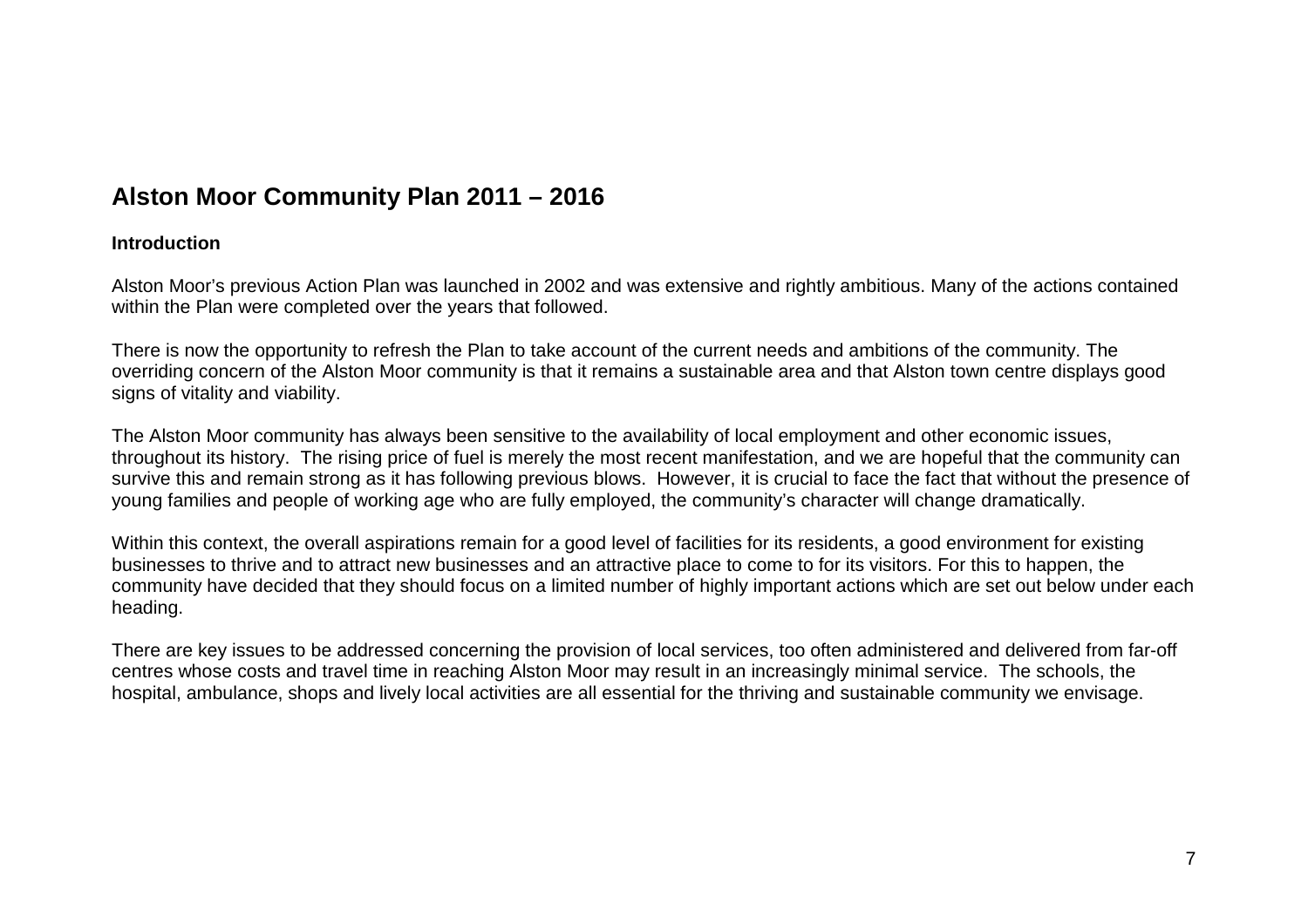However, few if any of the actions in the table which follows can be carried out unless the community identify additional 'capacity' in terms of volunteers or paid support to help implement the Plan. The different organisations operating in Alston Moor need to continually build on their abilities to engage the whole community so people feel included and 'part of' improving their local area. In addition, each of the actions set out in the table below will require its own separate project plan to develop the detail required to access funding and demonstrate all the benefits. This again highlights the need to have additional assistance within the community if the Plan is to be delivered successfully within a reasonable timescale.

The Plan was developed over 2011and identifies some of the main issues to be challenged at the time of writing. The document is not set in stone and as new issues, challenges and opportunities arise, the Plan will be amended and updated so it is continually aligned to the hopes and aspirations of its communities.

## **Key Issues and areas for action**

## **1. Economy**

The main issues around the economy of Alston Moor centres on the availability of decent employment opportunities, supporting existing local businesses and increasing the tourism offer.

The community is keen to look into whether services currently provided through the public sector and other agencies can be delivered by local groups and individuals ensuring better employment opportunities and an enhanced economy.The following local authority services could (subject to further investigation) be delivered and managed locally, either by existing local contractors, by local groups established specially to meet a specific need or by suitably qualified individuals.

Building maintenance – repairs, decoration, cleaning, caretaking Street cleaning – sweeping, litter Road winter maintenance – snow clearance, gritting Drain and ditch cleaning Grass cutting – verges, greens, playing fields, etcHedge and tree cutting/trimming Refuse collection – recycling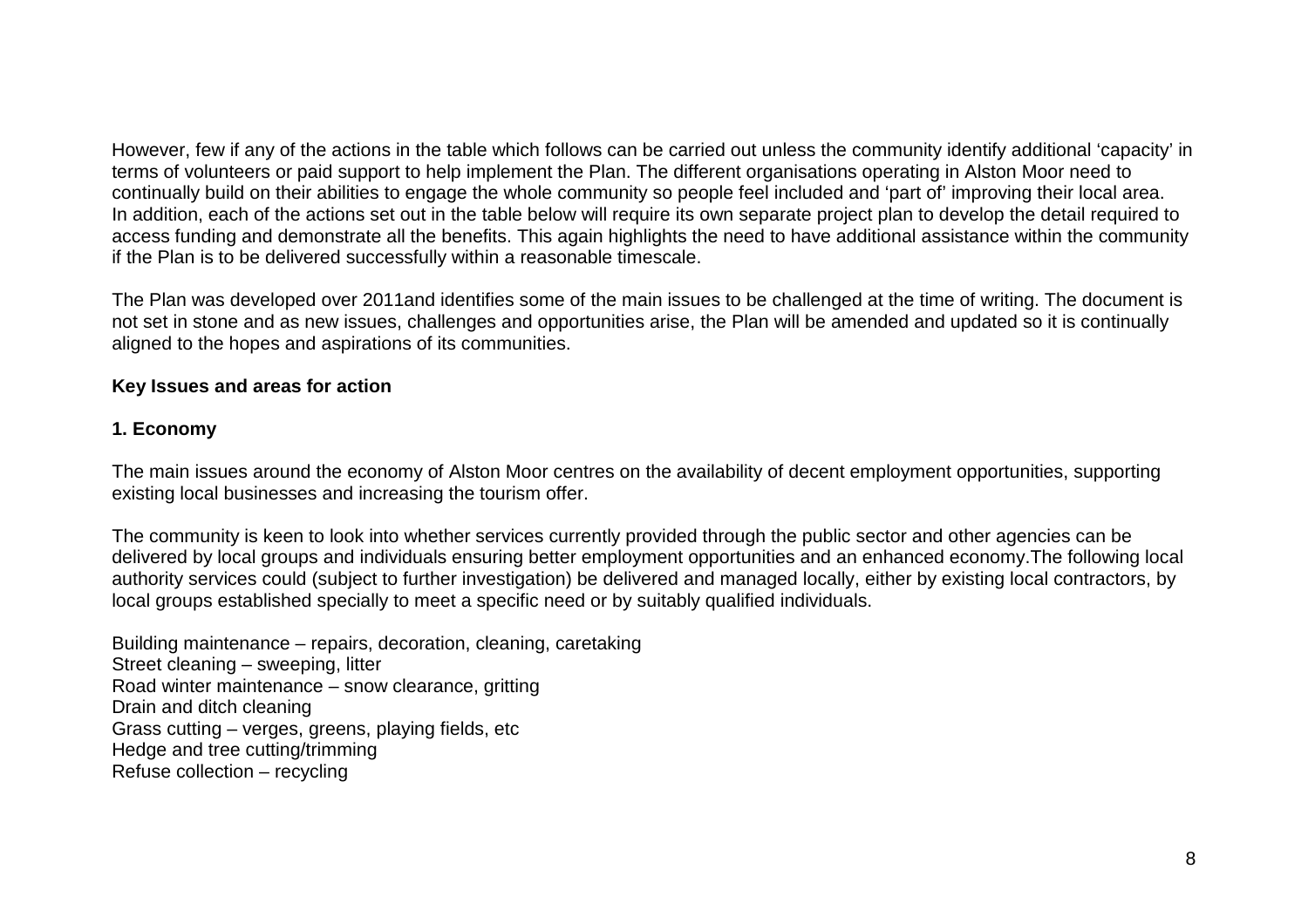Footpath maintenance Care in the home – care visiting, meals on wheels Child care – family support services Some of these services are already provided locally, though mainly by individuals acting as subcontractors to a main local authority contractor. This is often considered inefficient and the community feels it could potentially achieve better value for money if activities were performed differently. Direct contracts with local contractors could result in substantial savings (as the negotiations over the recently threatened toilet closures showed) and simultaneously provide a better, locally accountable service. In connection with this, local authorities have recently been encouraged to break down their large service contracts into smaller local contracts so that small contractors and community groups are able to tender for them.

A fairly high proportion of the employment and income of Alston Moor depends on tourism, in the widest sense – including not only people who come from elsewhere in the UK or abroad to stay, but also those from the area within about 60 miles who visit for the day. Additionally, local people like to get out and enjoy their local countryside. The Pennine Way, C2C Cycle Route and various other long and medium distance routes pass through Alston Moor (Isaac's Tea Trail et al). Marketing and development of tourism is essential so that the visitors not only support the local economy, but add critical mass to use and retain services.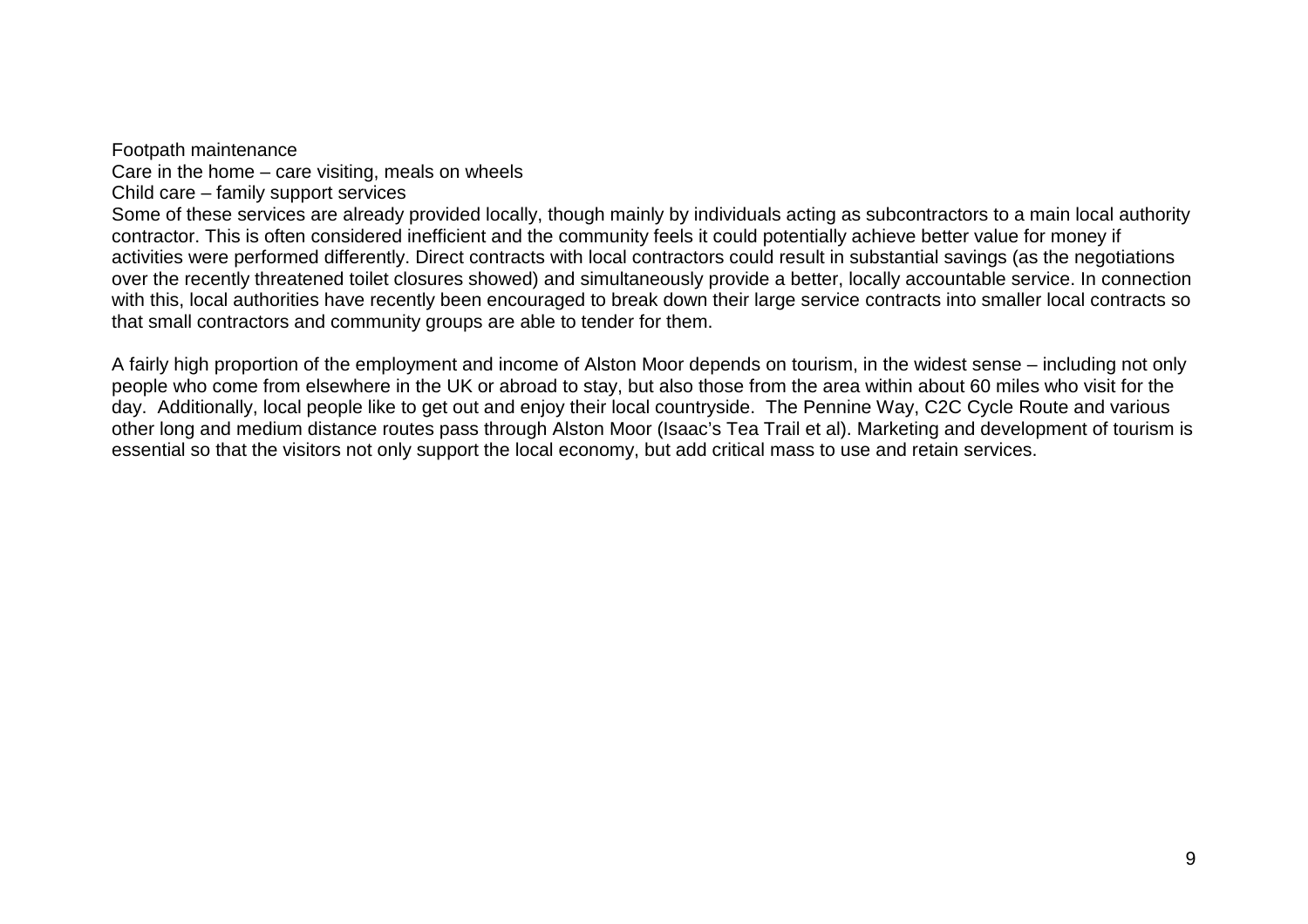| <b>Action</b>                  | <b>Comment</b>                                     | <b>Responsibility</b>  | <b>Outcomes of Actions</b>      |
|--------------------------------|----------------------------------------------------|------------------------|---------------------------------|
| <b>E1.Devolution of</b>        | Investigate whether residents/businesses in        | <b>Alston Moor</b>     | Services delivered more         |
| services to the local          | Alston Moor could take over a range of public      | <b>Community Plan</b>  | appropriately for residents and |
| area/Employment                | services in Alston Moor e.g. grass cutting,        | <b>Steering Group</b>  | potentially more local jobs.    |
| opportunities.                 | general maintenance.                               |                        |                                 |
| E2. Develop a                  | This action is essential to the community. It is   | <b>Alston Moor</b>     | Sustainable finance to plough   |
| community income               | important as grants are only sporadically          | <b>Community Plan</b>  | back into other community       |
| generating project(s).         | available whereas an ongoing revenue supply        | <b>Steering Group</b>  | initiatives.                    |
|                                | will enable the community to make                  | working with AMP       |                                 |
|                                | improvements for their local area.                 |                        |                                 |
|                                | The project may take the form of a community       |                        |                                 |
|                                | wood fuel project or a renewable energy            |                        |                                 |
|                                | project or the purchase of an asset.               |                        |                                 |
|                                | The cost of energy is rising and will continue     |                        |                                 |
|                                | rising into the future. It is essential that       |                        |                                 |
|                                | communities and individuals build resilience to    |                        |                                 |
|                                | the volatile markets wherever possible.            |                        |                                 |
| <b>E3.</b> Support and develop | This may take the form of assisting with the       | Nenthead               | Better services for local       |
| <b>Nenthead Community</b>      | purchase of the old Methodist Church to            | Community              | people.                         |
| Shop and Chapel.               | restore the building and return it to its rightful | Shop/Friends of        |                                 |
|                                | place as a dynamic part of the village             | <b>Nenthead Chapel</b> |                                 |
|                                | infrastructure. This may also include expanding    |                        |                                 |
|                                | the premises and renting out the upstairs          |                        |                                 |
|                                | space.                                             |                        |                                 |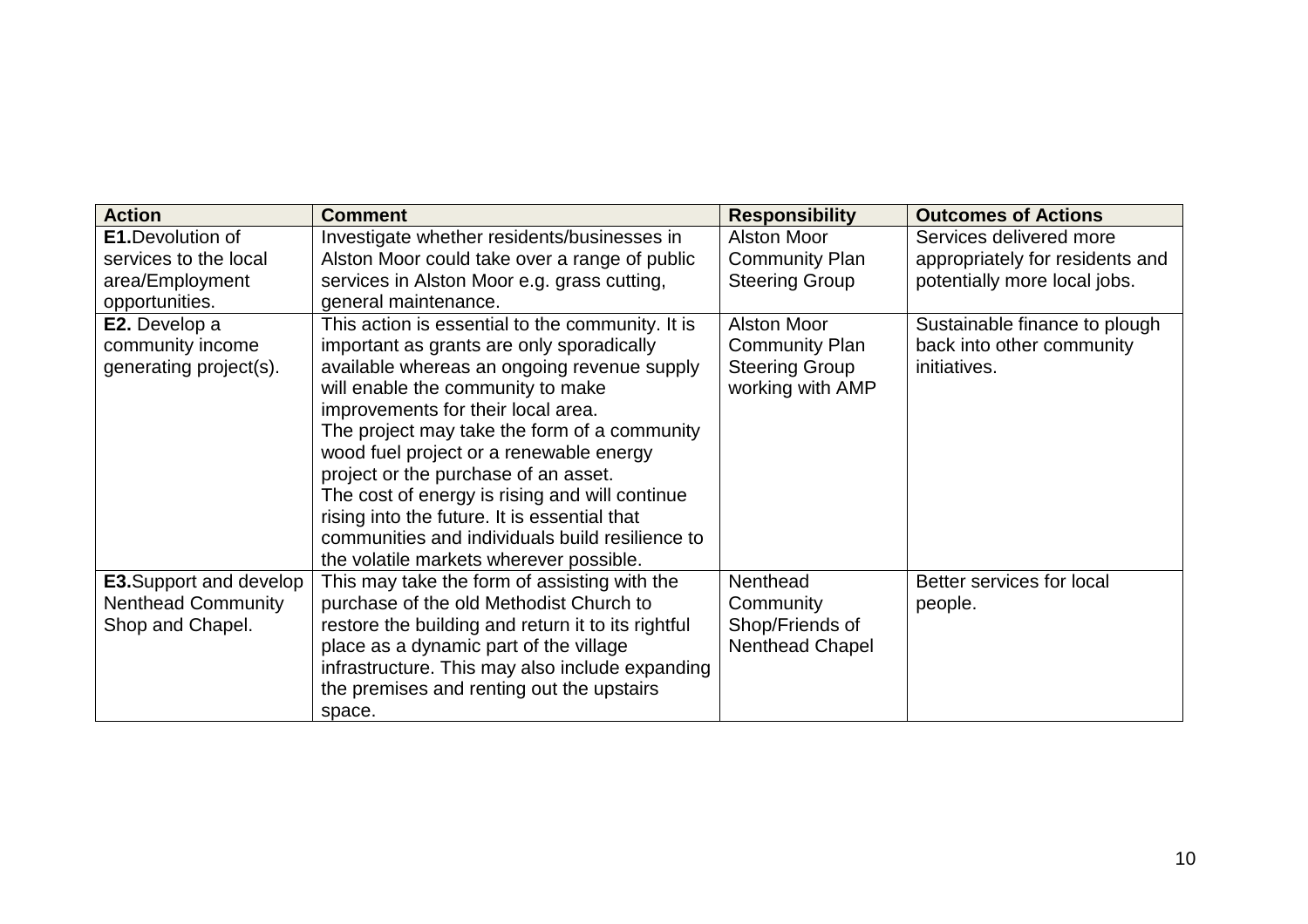| <b>Action</b>                                                                                                                         | <b>Comment</b>                                                                                                                                                                                                                                                                                                                                                                                                                                                                                                                                                                                                                        | <b>Responsibility</b> | <b>Outcomes of Actions</b>                                                                                                                         |
|---------------------------------------------------------------------------------------------------------------------------------------|---------------------------------------------------------------------------------------------------------------------------------------------------------------------------------------------------------------------------------------------------------------------------------------------------------------------------------------------------------------------------------------------------------------------------------------------------------------------------------------------------------------------------------------------------------------------------------------------------------------------------------------|-----------------------|----------------------------------------------------------------------------------------------------------------------------------------------------|
| <b>E4.</b> Develop a brand for the<br>area with its own marketing<br>approach which includes a<br>website and associated<br>leaflets. | This action will be aimed at increasing the visitor<br>numbers, building loyalty for town centre services by<br>encouraging repeat business from local people<br>attracting new businesses and creating an attractive<br>offer for prospective new residents. The welcome<br>pack would be an excellent introduction to the area<br>for new businesses and residents.                                                                                                                                                                                                                                                                 | AMBA                  | Increased tourism,<br>improved local<br>economy.                                                                                                   |
| <b>E5.</b> Support local businesses                                                                                                   | Run a second Support Our Shops campaign.<br>Businesses will need to be asked if they would<br>support this again.<br>Possibly needs re-naming to avoid people assuming<br>it is save rather than support?<br>Consider visitor promotion scheme - SOS aimed at<br>locals. Participating businesses issued with sheet of<br>tokens identifying their business. Visitors collect a<br>small envelope from Local Links/STR/hotel/B&B etc<br>and a list of participating businesses – collect a<br>minimum of 5 different tokens. Return sealed<br>envelope to L. Links to be entered into a monthly<br>draw for a pack of Alston goodies. | SAM, AMBA             | Encourages people to<br>shop locally, economic<br>benefits for the local<br>area.<br>Provides useful data<br>on appeal of different<br>businesses. |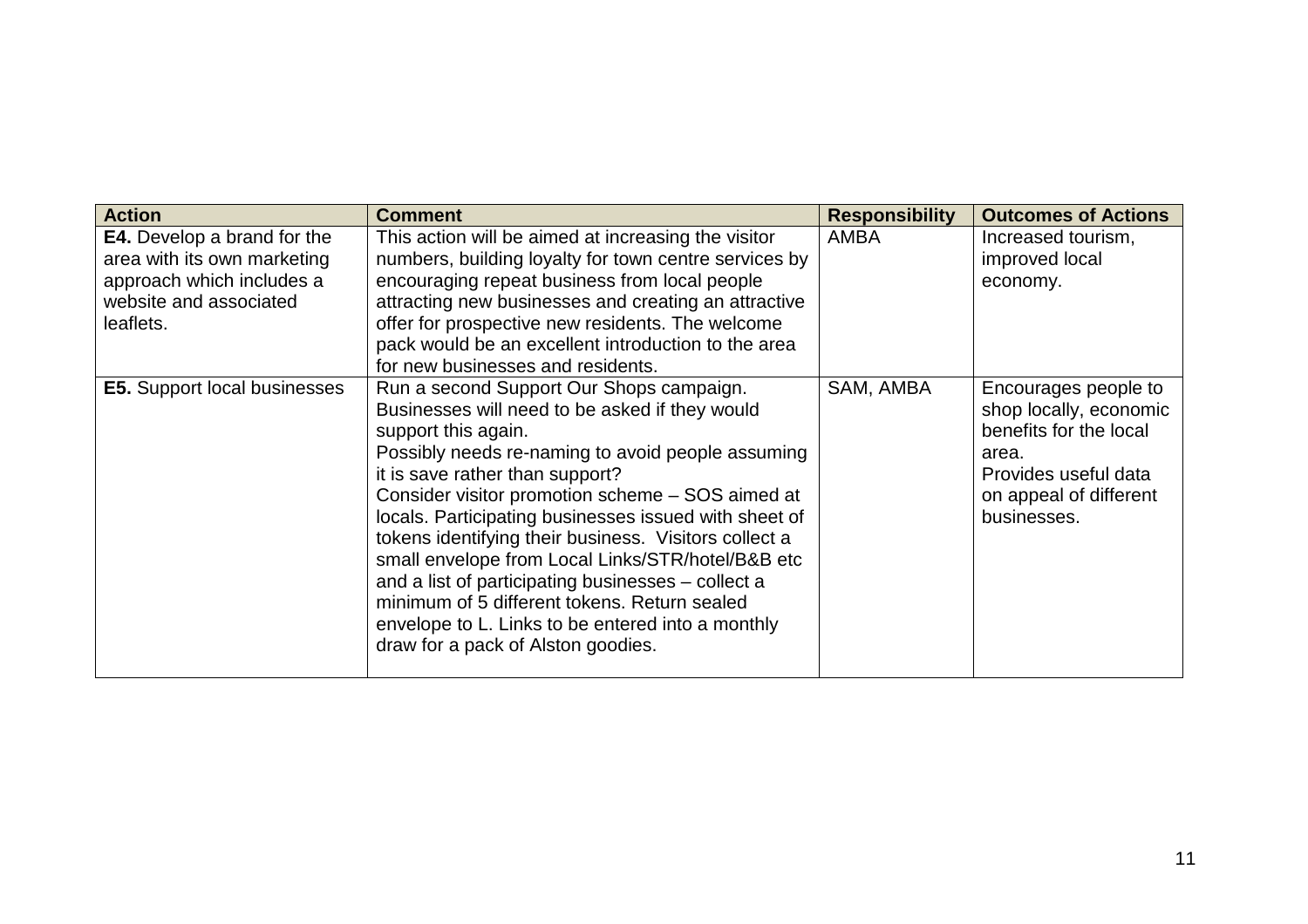| <b>Action</b>                                                                             | <b>Comment</b>                                                                                                                                                                                                                                                                                                                                                                                                                                              | <b>Responsibility</b> | <b>Outcomes of Actions</b>                                                           |
|-------------------------------------------------------------------------------------------|-------------------------------------------------------------------------------------------------------------------------------------------------------------------------------------------------------------------------------------------------------------------------------------------------------------------------------------------------------------------------------------------------------------------------------------------------------------|-----------------------|--------------------------------------------------------------------------------------|
| <b>E6.</b> Support local businesses                                                       | Develop Alston Moor Voucher scheme.<br>Many shops already offer vouchers for their own<br>goods. It would be possible to create an Alston Moor<br>Gift Voucher. Books of vouchers printed, numbers<br>logged as to where they are placed. The person who<br>sells the voucher keeps the full value until it is<br>collected by the administrator. The person who<br>accepts it receives the value less 5%.<br>Not a huge amount of turnover, but could be a | <b>AMBA</b>           | Improvements for the<br>local economy.<br>Increased visitor<br>numbers for the area. |
|                                                                                           | useful additional service.                                                                                                                                                                                                                                                                                                                                                                                                                                  |                       |                                                                                      |
| <b>E7</b> Support the development<br>of apprenticeships in the area<br>wherever possible. | This action will go some way towards providing<br>sustainable employment in the area.                                                                                                                                                                                                                                                                                                                                                                       | <b>AMBA</b>           | Employment<br>opportunities                                                          |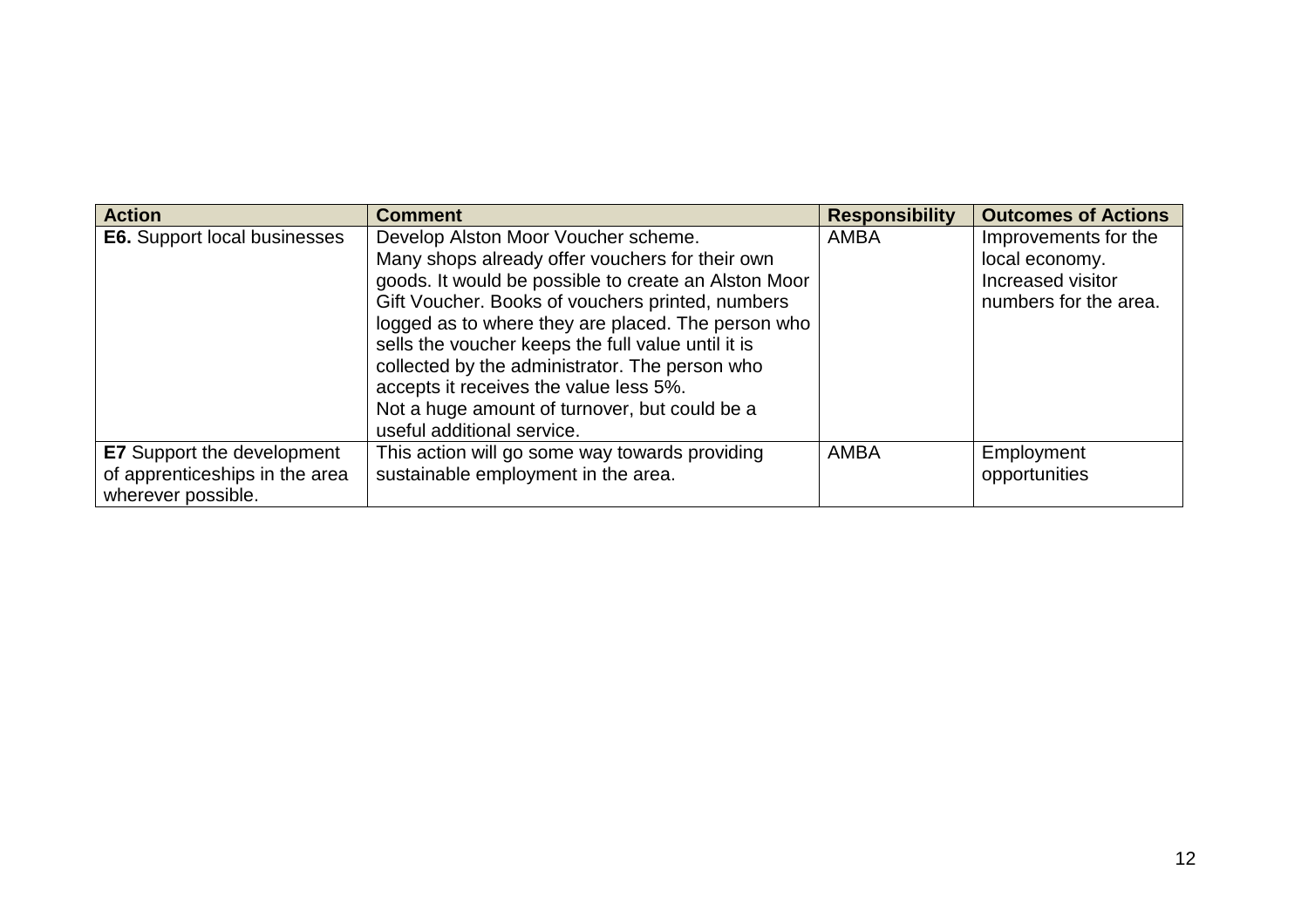| <b>Action</b>           | <b>Comment</b>                                     | <b>Responsibility</b> | <b>Outcomes of Actions</b>         |
|-------------------------|----------------------------------------------------|-----------------------|------------------------------------|
| <b>E8.</b> Support the  | The STRPS has the potential to increase            | <b>STRPS</b>          | Increased tourism and jobs for the |
| plans of the South      | tourism and create job opportunities for the       |                       | area.                              |
| <b>Tynedale Railway</b> | area. The STRPS has the following plans:           |                       |                                    |
| Preservation            | 1. Open the extension to Lintley Halt at Easter    |                       |                                    |
| Society for             | 2012                                               |                       |                                    |
| expansion over the      | 2. Complete the extension to Slaggyford,           |                       |                                    |
| next five years         | including the restoration of the ex-NER station    |                       |                                    |
|                         | building, to open at Easter 2014                   |                       |                                    |
|                         | 3. Create a major environmental education and      |                       |                                    |
|                         | demonstration facility on the Alston site,         |                       |                                    |
|                         | including a range of low/no carbon energy          |                       |                                    |
|                         | installations; This includes the UK's first wood   |                       |                                    |
|                         | (waste) burning steam locomotive                   |                       |                                    |
|                         | 4. In liaison with the Hub Museum and the NP       |                       |                                    |
|                         | AONB Partnership, open a new heritage and          |                       |                                    |
|                         | environmental Discovery Centre in Unit 1           |                       |                                    |
|                         | 5. Employ a permanent heritage and                 |                       |                                    |
|                         | environmental education and development team       |                       |                                    |
|                         | 6. Re-open the Alston Station Café                 |                       |                                    |
|                         | 7. Potentially provide public transport links - at |                       |                                    |
|                         | least in the peak season - to Haltwhistle and/or   |                       |                                    |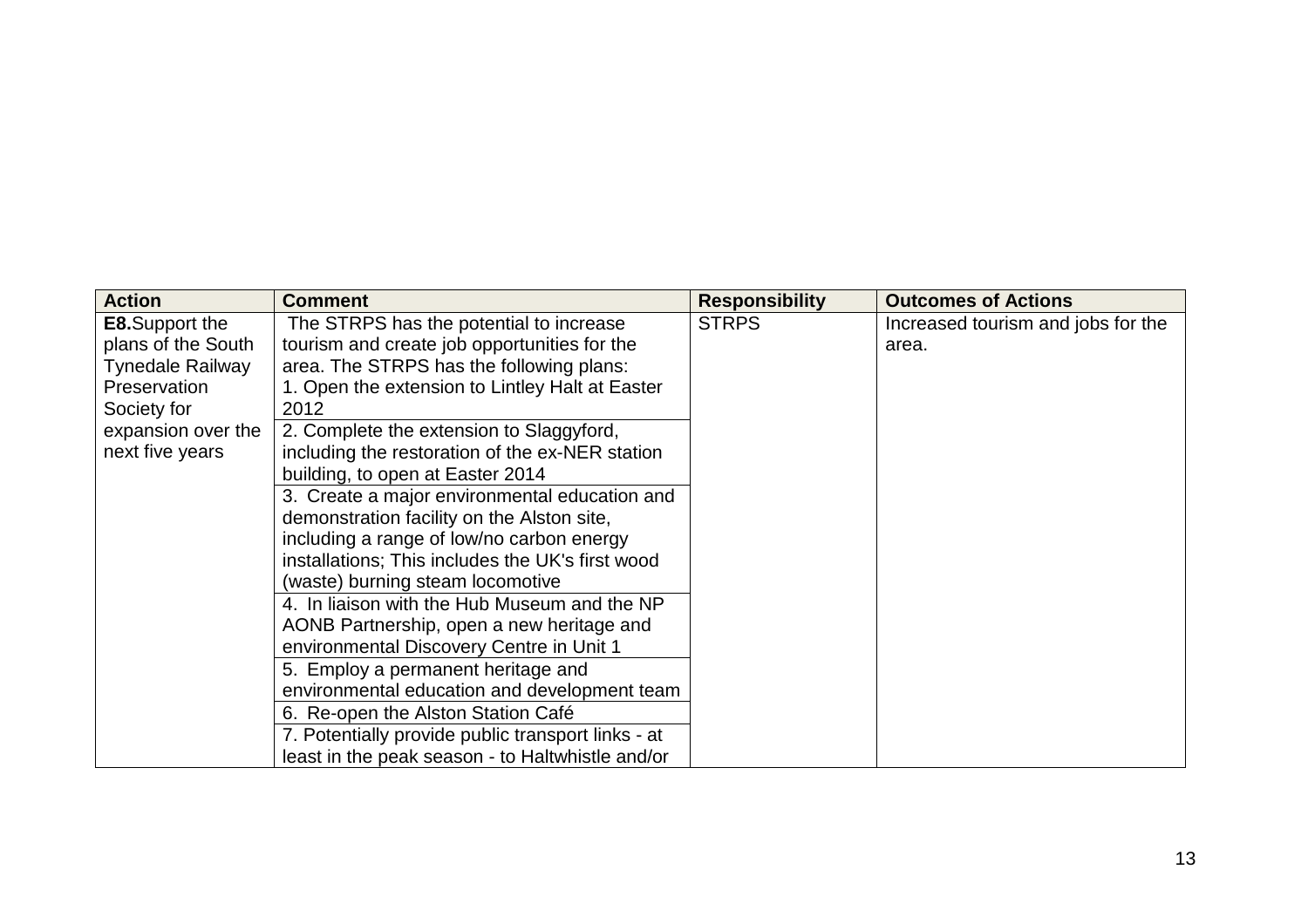| ,,, |  |  |
|-----|--|--|
|     |  |  |

## **2. Health Service**

Our local 'cottage' hospital has been threatened with closure more times than most of us can remember, and the constant uncertainty is a serious anxiety in the community. The number of beds has been very significantly reduced, resulting in occasions when people, who would much more reasonably be cared for in Alston, having to spend lengthy periods in hospitals too far away for frequent visits by friends and relations. Not only is travelling for appointments and visits increasingly unaffordable, but it is well documented that recovery occurs most quickly in local environments where frequent family visits are easily possible.

The minor injuries unit is crucial, as is the possibility of care after major or crisis interventions at major hospitals. As always, the cost of the provision is cited as the reason for the downgrading, but there seems to be no understanding of the cost-saving of having reasonable provision (for other healthcare services, for social services). For both these reasons we shall seek an increase in the number of beds available in Alston Cottage Hospital.

The Ambulance service acknowledges that the area suffers from inadequate provision, with response times frequently out of the aim of eight minutes. The reasons given concern costs (of provision) but this clearly fails to take account of the cost of not providing. There are also concerns that cost cutting in the ambulance service is leading to an over-reliance on the Air Ambulance.

Finally, there are also practical difficulties around the provision of local dentistry in Alston Moor and the infrequent availability of visiting practices, which need to be addressed to ensure an adequate dental service available to all.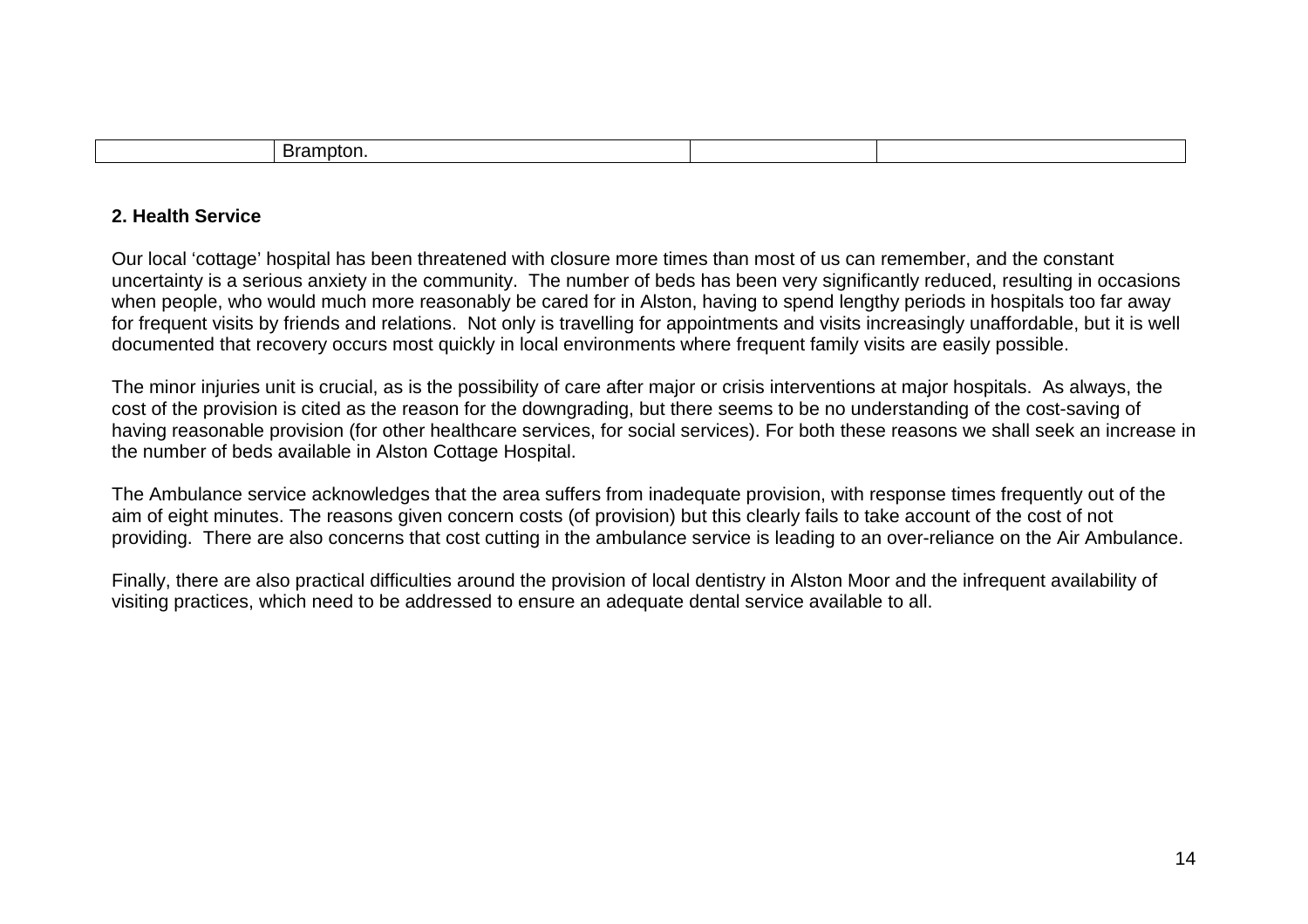| <b>Action</b>                              | <b>Comment</b>                            | <b>Responsibility</b> | <b>Outcomes of Actions</b>   |
|--------------------------------------------|-------------------------------------------|-----------------------|------------------------------|
| <b>H1.</b> Ensure the services provided by | Continue liaison with the League of   LOF |                       | Better health care provision |
| the Community Hospital continue to         | Friends (LOF).                            |                       |                              |
| be the most appropriate for an             |                                           |                       |                              |
| isolated rural community. Increase         |                                           |                       |                              |
| the numbers of beds available where        |                                           |                       |                              |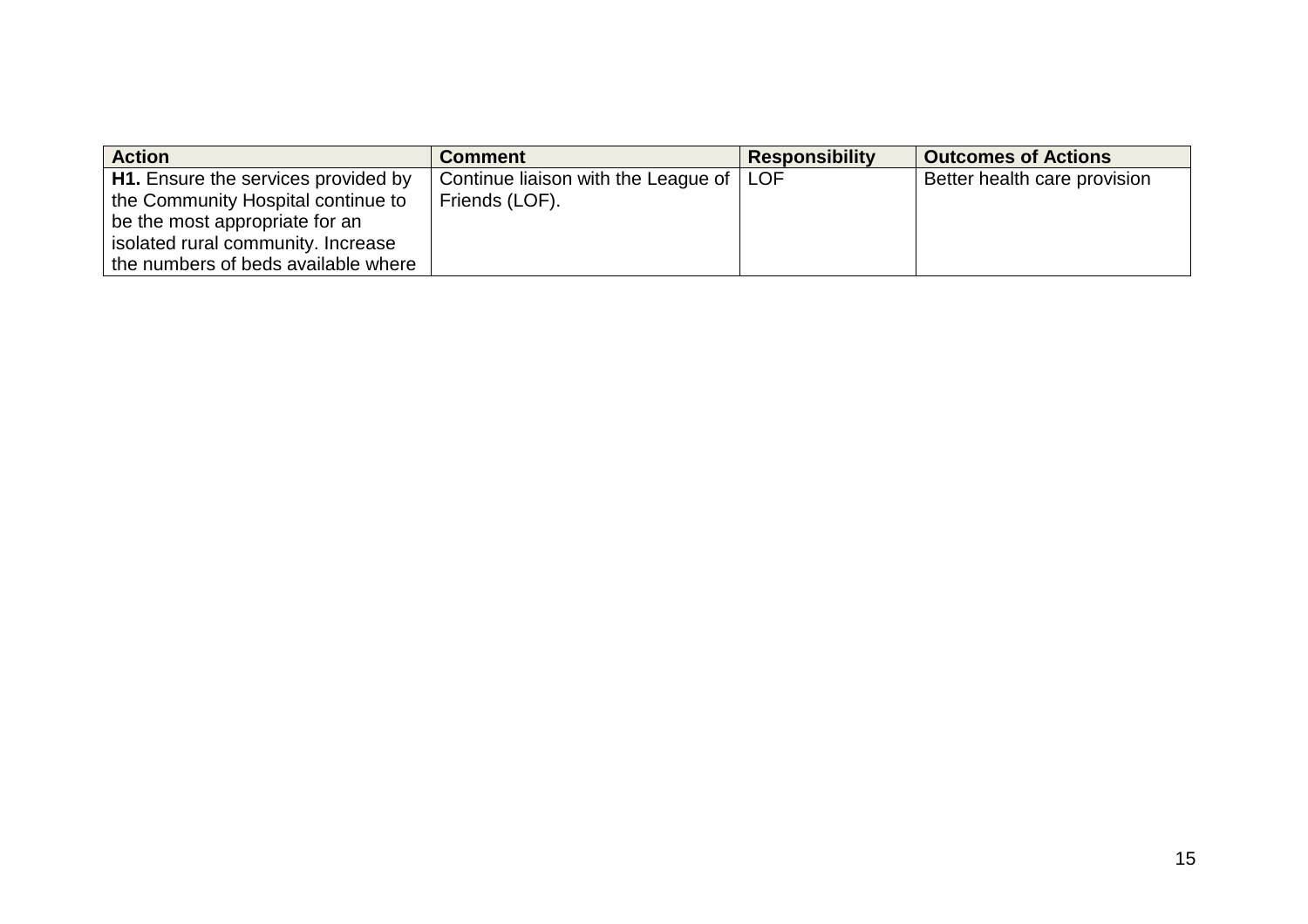| possible.                                                    |                                                                    |            |                              |
|--------------------------------------------------------------|--------------------------------------------------------------------|------------|------------------------------|
| H2. Protect the provision of<br><b>Ambulance Services to</b> | As a first step LOF to arrange<br>meeting with the Ambulance Trust | <b>LOF</b> | Better health care provision |
| ensure these provide a safe                                  | to establish facts.                                                |            |                              |
| and effective service.                                       |                                                                    |            |                              |
| H3. Ensure the provision of a                                | This action should also combine                                    | <b>LOF</b> | Better health care provision |
| suitable ambulance response,                                 | with adequate linking of the                                       |            |                              |
| comparable to that expected by other                         | ambulance service to potential                                     |            |                              |
| people in the UK"                                            | other provision e.g. in Weardale.                                  |            |                              |
| H4. Protect the provision of Out of                          | Ongoing review of community                                        | <b>LOF</b> | Better health care provision |
| Hours care to ensure a safe and                              | experience                                                         |            |                              |
| effective service is provided.                               |                                                                    |            |                              |
| H5. Seek to improve the availability                         | Adequate dentistry facilities must                                 | <b>LOF</b> | Better dentistry provision   |
| of dentistry in the area.                                    | be available for all.                                              |            |                              |

## **3. Education and Lifelong Learning**

There is current serious concern about the secondary school's viability, given a declining population of under 16s. The secondary school (Samuel King's) has been threatened with closure previously and the necessity for it to remain was argued fiercely, and convincingly, resulting in its retention as an 11-16 school (having previously been an 11-18 provision). Unless we can retain our secondary school, we are unlikely to be able to attract new people to live on Alston Moor (other than the retired), and primary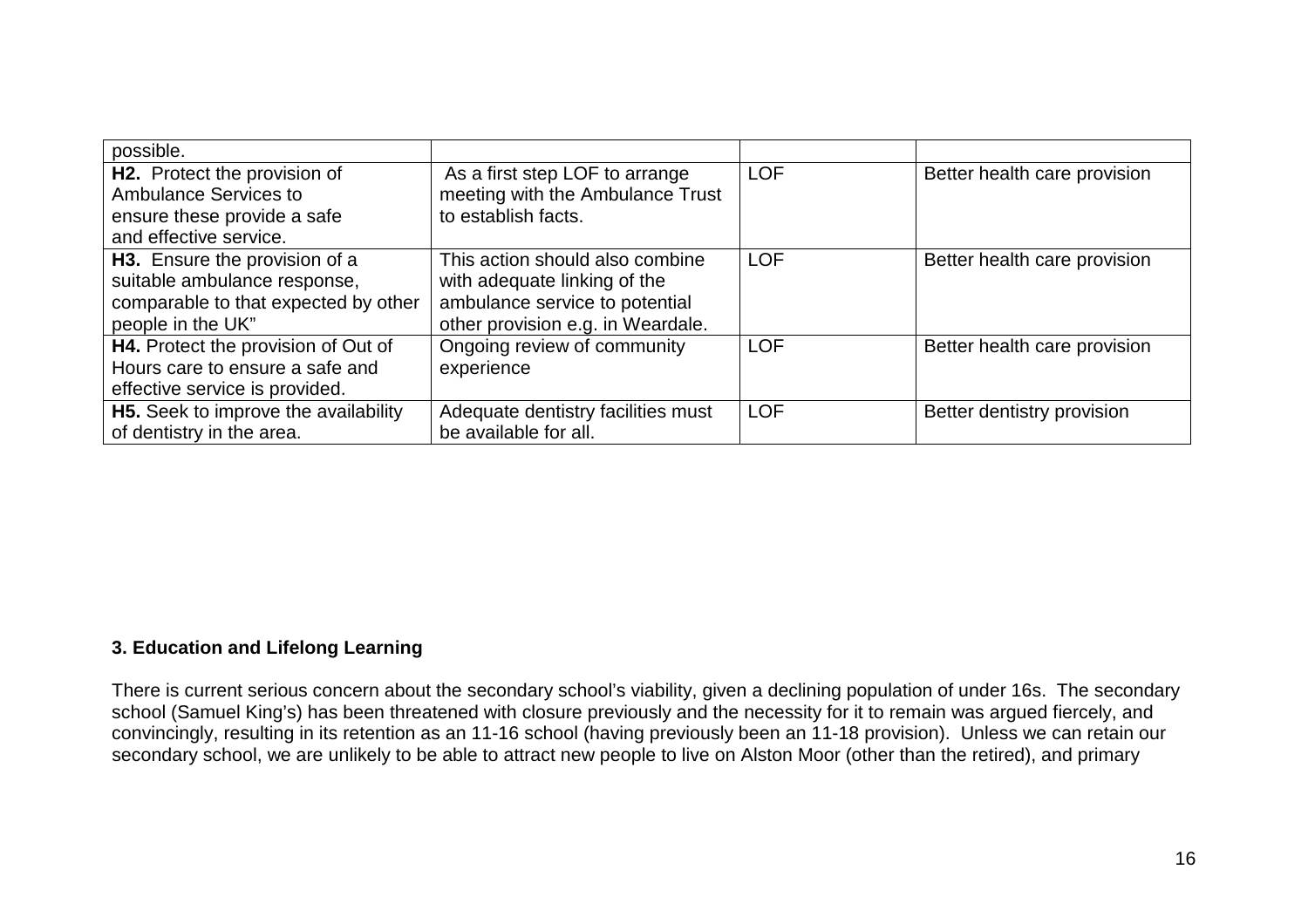school provision needs to continue to be easily accessible for young children wherever on Alston Moor they live. Hence the continuation of Nenthead School is as important as that of Alston Primary. Currently, at the time of writing, it seems likely that a Federation will be set up, with all school provision under one Head Teacher, from reception class to Year 11.

For younger children, the arrival of the Children's' Centre, located at Alston Primary School has been very valuable for families, running drop-in play session for very young children and their parents, as well as various courses for parents (e.g. language development, cooking on a budget, parenting) with a crèche alongside.

Alston Playgroup is a once a week playgroup for two and half year olds where they can develop their social and language skills. It is funded by parents, community fundraising and contributions from the Fairhill Charity for parents on low incomes.

Alston Pre-School provides five funded sessions per week for children the term after their third birthday, follows a wide ranging Early Years curriculum and introduces children to school.

Childcare continues to be difficult here. There are no registered childminders or a nursery, so it is very difficult for working parents.

Support for families with children with a disability is also a concern. Although there are more opportunities for children with disabilities to have access to sports and leisure activities across the county, there are fewer opportunities on Alston Moor, and transport and access to support workers are the limiting factors.

Aims in the area of childhood education must be for a system providing security, certainty and development – particularly around broadening the cultural experience of children.

Opportunities for adult learners must also be improved from its current low state, following the removal of the old evening class provision. The main obstacle is that all the AE/FE courses currently available involve travel. Public transport is not available to most venues and private transport is unaffordable to many.

| <b>Action</b>          | Comment                                              | <b>Responsibility</b>   | <b>Outcomes of Actions</b>          |
|------------------------|------------------------------------------------------|-------------------------|-------------------------------------|
| <b>ED1.</b> Ensure all | This action is closely linked to the overall need to | <b>School Governors</b> | Schools remain in place and         |
| three schools          | make the area sustainable and rests on maintaining   |                         | provide essential service for the ' |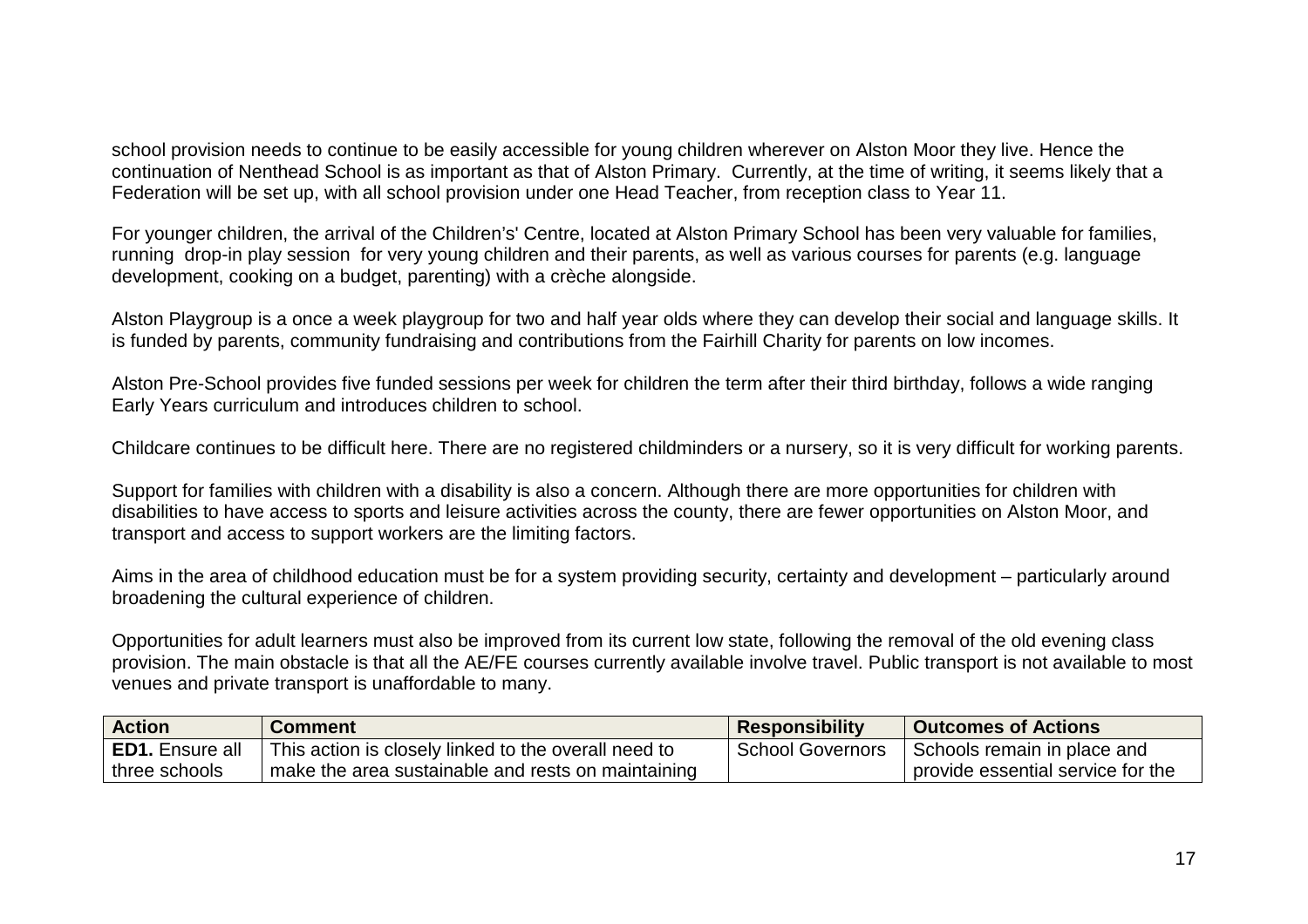| remains viable.   | and developing the population levels.                   | community and people wishing to |
|-------------------|---------------------------------------------------------|---------------------------------|
|                   |                                                         | relocate to the area.           |
| <b>ED2. Adult</b> | Look to address the lack of adult education             | Adult learners developing new   |
| Education         | opportunities on Alston Moor.                           | skills. Provides a source of    |
|                   | Project for workshops/skill sharing.                    | funding for the host venues.    |
|                   | Local Links also hope to offer workshops.               |                                 |
|                   | Try to find out what people would like to learn – Local |                                 |
|                   | Links.                                                  |                                 |
|                   | Potential to work with SKS and Children's Centre.       |                                 |

## **4. Opportunities for Young People**

#### **Children and Young People – Social Opportunities**

It has always been acknowledged that Alston Moor is not the easiest place in which to be a teenager. With a relatively low number of people in this age group, it has proved difficult to ensure good youth provision in a sustainable manner although there have been notably good periods in the past before an earlier round of cut-backs led to the closure of the Youth Club.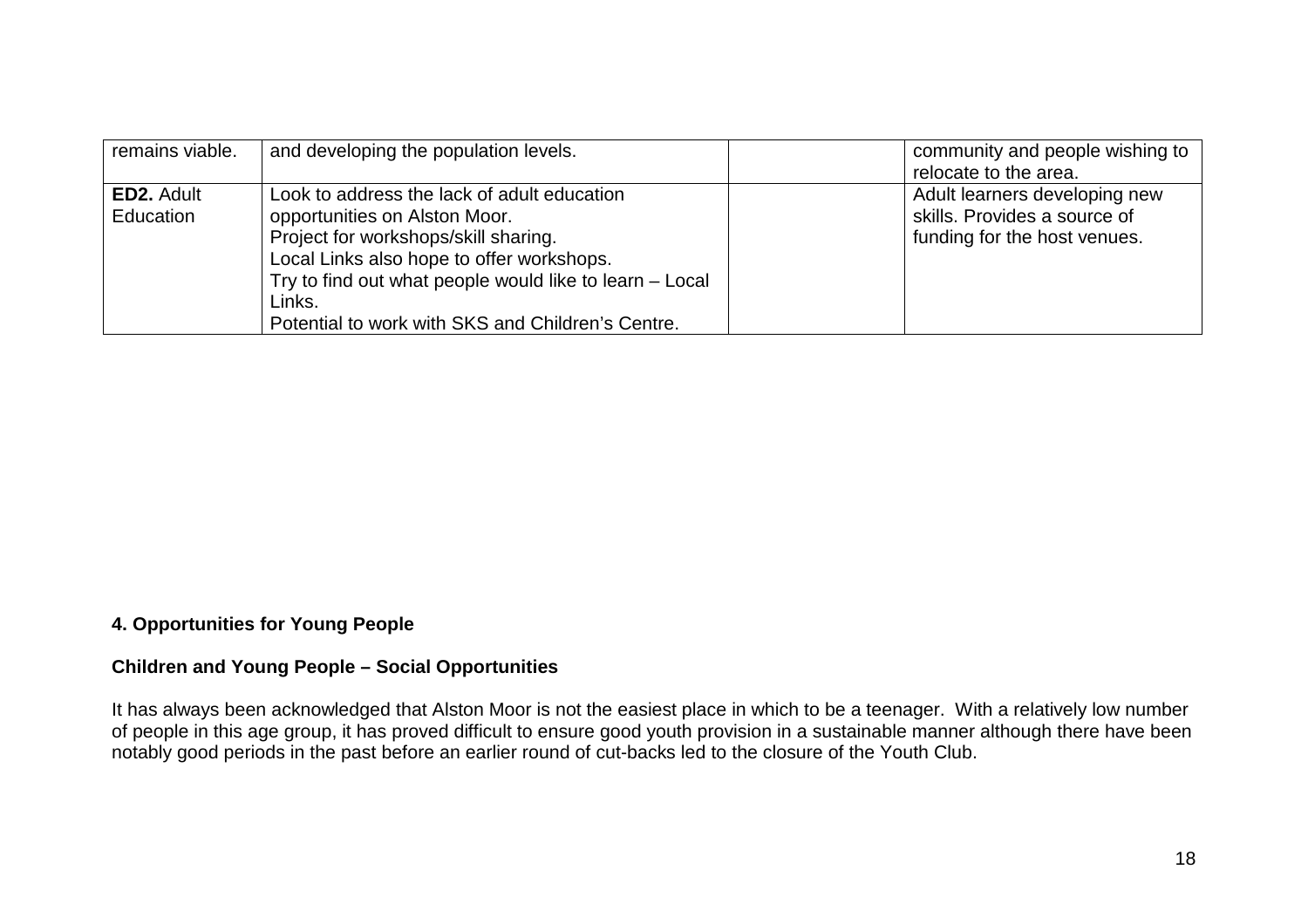We now have the Club House which has met with approval all round – from the young people themselves and from the community at large, who are aware of the significant reduction in young people simply 'hanging out' with the potential (and actuality) of vandalism and other problems. This tremendous community asset does not have a secure base and in 2011 had to move from one site to another (was previously called the Scran Shed)..

Securing the future of this valuable provision, and developing it as appropriate over time, are clearly essential.

| <b>Action</b>              | <b>Comment</b>                                      | <b>Responsibility</b> | <b>Outcomes of Actions</b>           |
|----------------------------|-----------------------------------------------------|-----------------------|--------------------------------------|
| <b>YP1.</b> Work to ensure | Again, due to the geographically isolated nature of | Eden Youth Work       | <b>Provision for young people is</b> |
| the long term              | the area it is essential that provision for young   | Partnership           | maintained and developed.            |
| provision and              | people is protected and developed.                  |                       |                                      |
| development of youth       |                                                     |                       |                                      |
| facilities in the area.    |                                                     |                       |                                      |

## **5. Affordable Homes**

The community are worried about the high number of houses for sale (currently over 90) and wish to promote the image of an area welcoming 'new blood' and willing to accept help from the incoming population. A similar worry is that the planning restriction that old barns etc. can only be converted into holiday cottages to let is leading to an oversupply of holiday cottages in the area.

A housing needs survey was carried out in 2009 indicating a need for affordable and social housing. A potential site belonging to the Fairhill Estate Trustees has been identified, but no further progress made. The site could be developed in a number of different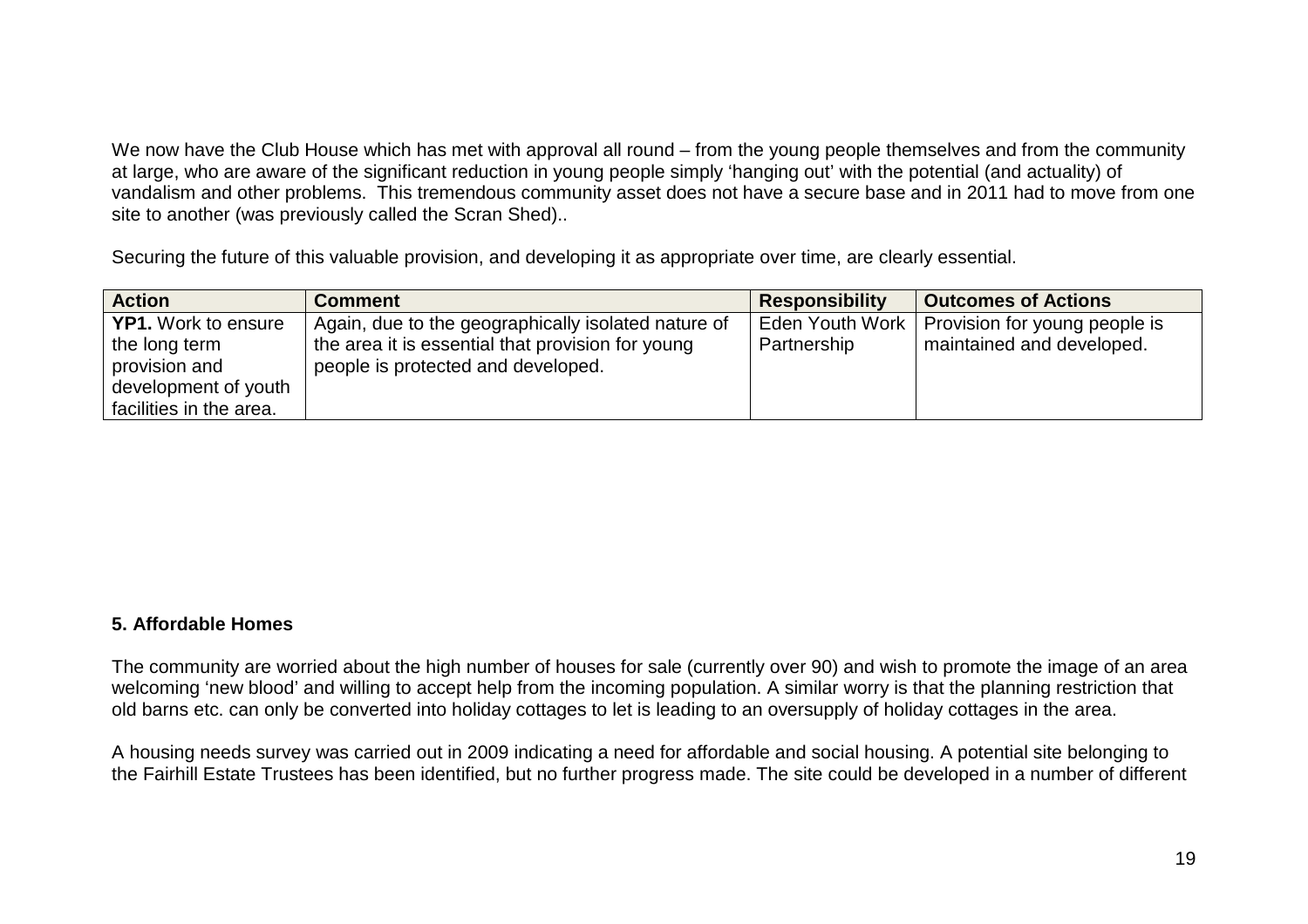ways including self-build or through a housing association. Since 2009 many more properties in the area have come onto the market, some for less than the cost of new build, and the property market is slow. However, affordable and social housing are likely to remain issues up to and beyond 2016 and opportunities should not be overlooked.

| <b>Action</b>                                                                                                                                     | <b>Comment</b>                                                 | <b>Responsibility</b> | <b>Outcomes of Actions</b>                                                                               |
|---------------------------------------------------------------------------------------------------------------------------------------------------|----------------------------------------------------------------|-----------------------|----------------------------------------------------------------------------------------------------------|
| <b>HO1.</b> Challenge<br>policies on allowing<br>the conversion of<br>barns to only become<br>holiday lets rather<br>than residential<br>housing. | Work alongside the District Council to<br>achieve this action. |                       | Decent, affordable housing is<br>available for local residents and those<br>wishing to move to the area. |

## **6. Local Facilities**

There are reasonably limited community facilities in Alston Moor and those that exist must be protected and developed where possible. However, there are distinct opportunities arising that the community could benefit from including the future potential uses of St. Augustine's church.

| <b>Action</b>       | Comment                                   | <b>Responsibility</b>  | <b>Outcomes of Actions</b>               |
|---------------------|-------------------------------------------|------------------------|------------------------------------------|
| LF1.<br>. Continued | Classic<br>Tourist Information sign would | I Grant application by | l Encourage visitors to use the facility |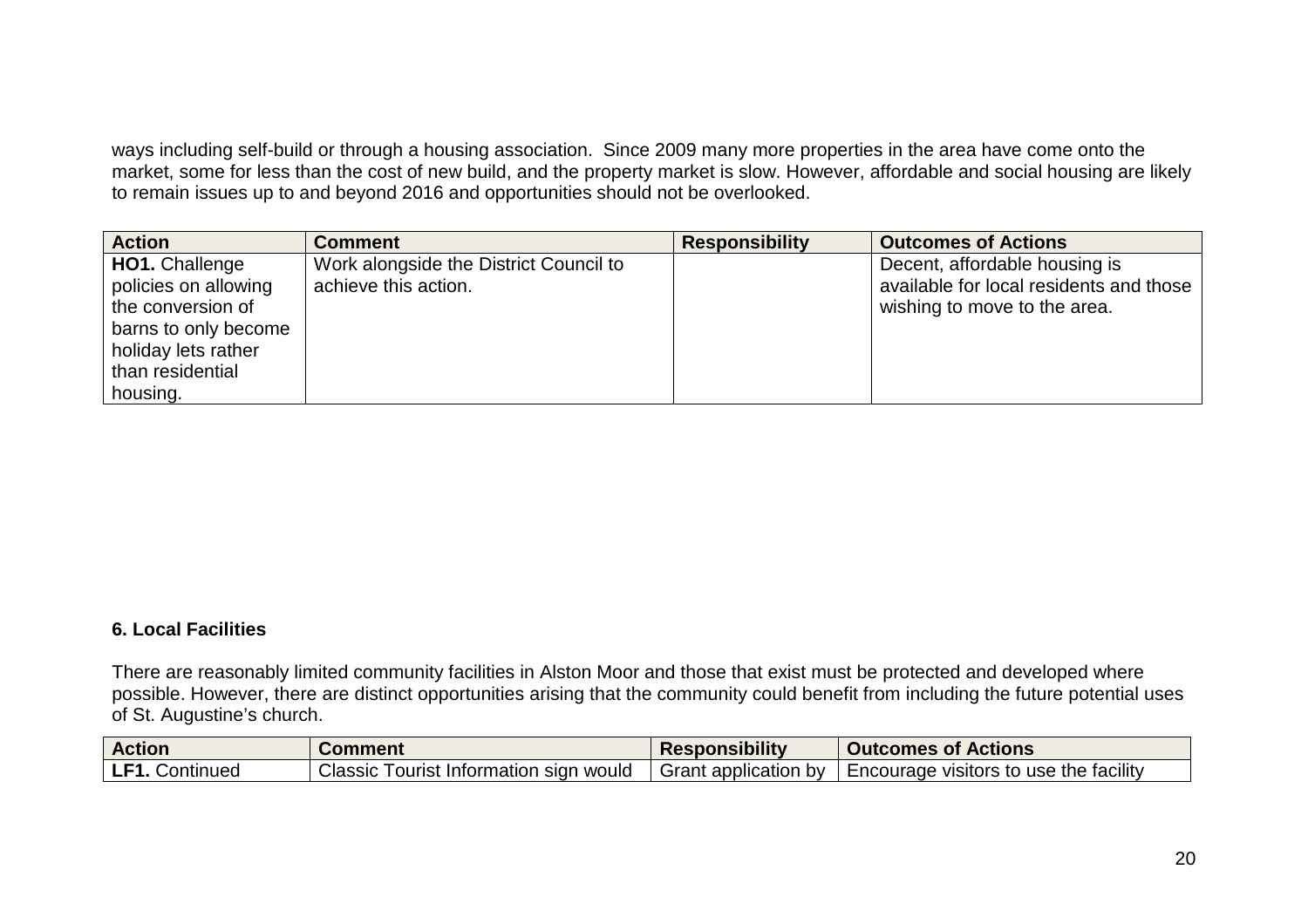| support for the Local        | be useful to attract visitors in. Some  | <b>Town Hall</b>           | more.                                 |
|------------------------------|-----------------------------------------|----------------------------|---------------------------------------|
| Links facility.              | visitors think it is a church.          | Trustees/AMP/PC?           |                                       |
| <b>LF2.</b> Improve local    | Potential for a sign on the alleyway to | Masons sign at TW          | Increased usage and knowledge of the  |
| signage/support              | indicate the whereabouts of the         | is happening               | different community facilities.       |
| community buildings          | Masonic Hall – possibly also which      | <b>AMBA walks leaflets</b> |                                       |
|                              | groups meet there. Potential for a sign | group                      |                                       |
|                              | to Tyne Willows indicating that the gym |                            |                                       |
|                              | is there, Also a sign on the Fitness    |                            |                                       |
|                              | Club.                                   |                            |                                       |
|                              | Need a new town map for visitors        |                            |                                       |
| <b>LF3.</b> Assess whether   | There is the potential for the          | <b>North Pennines</b>      | This may prove to be a beneficial     |
| there is the possibility     | community to play a fuller role in the  | Heritage Trust             | community asset.                      |
| of some form of              | use and marketing of the Nenthead       |                            |                                       |
| transfer of the              | Mines as a visitor attraction.          |                            |                                       |
| Nenthead Mines for           |                                         |                            |                                       |
| the benefit of the           |                                         |                            |                                       |
| community.                   |                                         |                            |                                       |
| <b>LF4.</b> Consult with the | The church building is a significant    | Church of England -        | A number of useful suggestions may be |
| community on the             | space within Alston that may be suited  | <b>Churches Together</b>   | able to be put into practice.         |
| possible future uses of      | to a variety of community uses          |                            |                                       |
| St Augustine's Church.       | alongside its current users.            |                            |                                       |

## **7. Communications**

Ten years ago, the cities were getting ADSL broadband and it seemed unlikely that BT would ever bring it to this area. Realising that broadband would be critical for local businesses, for people working from home, and for children studying at school and at home, the community came together to create CyberMoor to provide broadband over the whole area.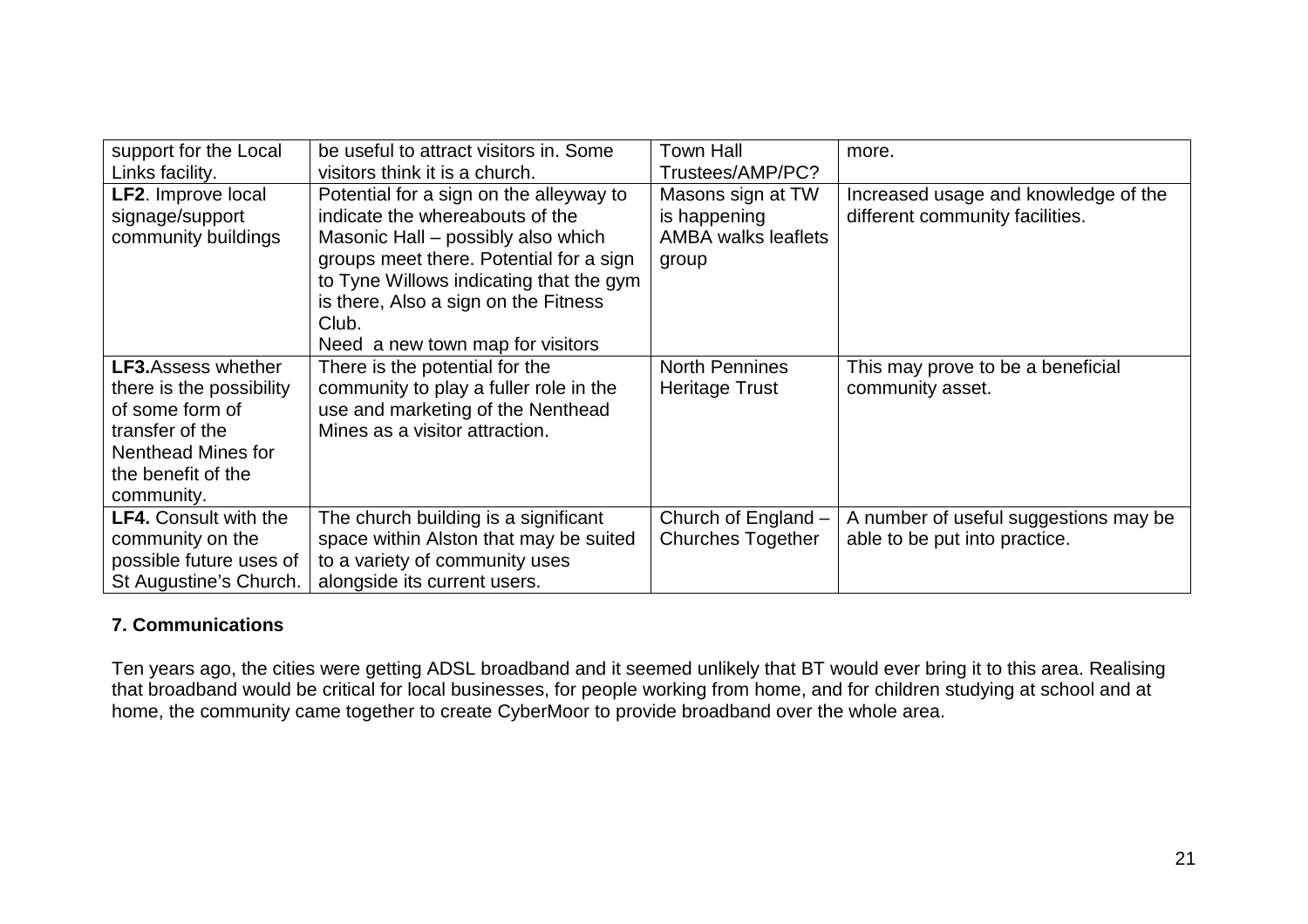Now we are again seeing the cities moving ahead. This time it is Superfast broadband over fibre. The government is making grant money available for Cumbria (and other rural areas). Alston Moor needs to be proactive in obtaining some of this grant money for Superfast Broadband.

| <b>Action</b>                | <b>Comment</b>                                      | <b>Responsibility</b> | <b>Outcomes of Actions</b>        |
|------------------------------|-----------------------------------------------------|-----------------------|-----------------------------------|
| <b>C1.</b> Welcome to Alston | Action: Revise and reprint Alston Directory to      | AMBA with help        | New residents and businesses      |
| Pack for new residents       | include a volunteer opportunities list, local       | over event            | are made to feel welcome to the   |
| and businesses.              | business directory and an annual list of key events | dates from            | area and opportunities for new    |
|                              | with dates.                                         | <b>Local Links</b>    | people to get involved with their |
|                              | Electronic version to be put on Cybermoor, hard     |                       | community are highlighted. The    |
|                              | copies would be useful initially for people to keep |                       | inclusion of a local business     |
|                              | for reference. Could be run off at Local links -    |                       | directory would help people to    |
|                              | encourage people to access all information from     |                       | shop and do business locally.     |
|                              | there.                                              |                       |                                   |
| <b>C2.</b> Ensure the        | The availability of super fast broadband will be a  | <b>Broadband</b>      | Better connectivity and will      |
| community secures            | key consideration when people or businesses are     | Champions             | appear to businesses wishing to   |
| super fast broadband         | deciding whether or not to relocate to the area.    | Cybermoor             | relocate to Alston Moor.          |
| alongside the                |                                                     |                       |                                   |
| Cumbria-wide                 | In addition, a consistent means of communicating    |                       |                                   |
| initiative.                  | useful information to community members needs to    |                       |                                   |
|                              | be developed.                                       |                       |                                   |

## **8. Environment**

In the past, maintenance of footpaths was undertaken by East Fellside and Alston Moor Project (EFAMP)/East Cumbria Countryside Project (ECCP), although the responsibility lies theoretically with the landowners – the County Council having enforcement responsibility. However, the enormous length of footpaths within the county and the burden such responsibility places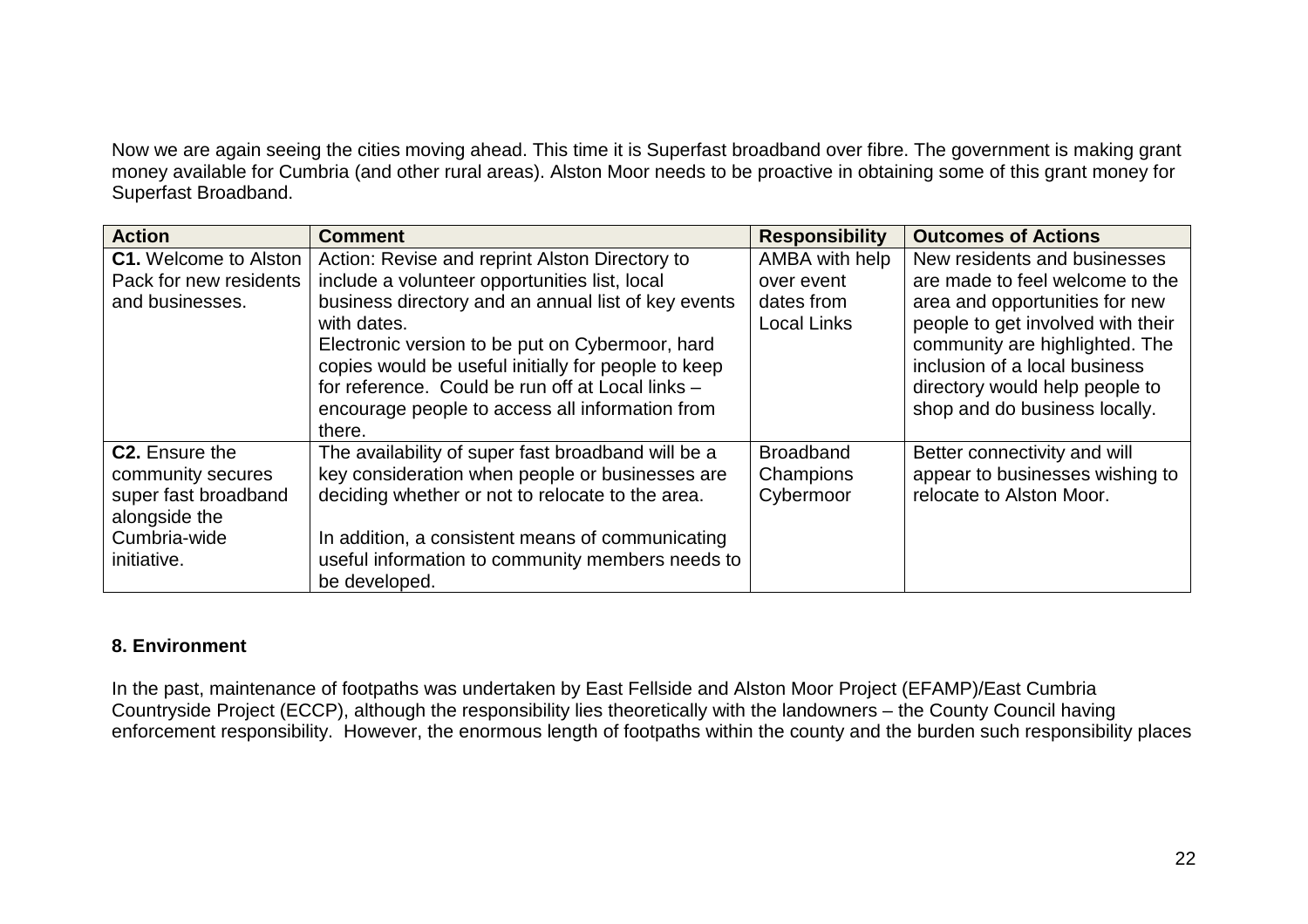on landowners means that without additional input, few footpaths can be expected to remain in good order. Hence there is a need for some management system to ensure that this bedrock of local tourism provision is adequate to the expectation.

Most visitors have expectation of the provision of interpretation so that they can enjoy the countryside more fully, and few are able to use Ordnance Survey maps on their own as a source for days out. There have been a number of leaflets published in the past for walks on Alston Moor (mostly, but not exclusively, by EFAMP and ECCP) but many are now out of print. There is some provision through the Area of Outstanding Beauty administration, but these are not always well-focussed for the needs of Alston Moor.

There has in the past, nationally, been a tendency to assume that 'panels' are the answer to all a visitors' needs. However, these are intrusive on landscape and useful only for the time the visitor is facing them; additionally, they are not a once-and-for-all provision and frequently become seriously damaged over a few years (by weather and wildlife as much as by vandalism). Their use should only be considered where it is possible to ensure replacement as they deteriorate. They can be helpful in built-up areas (e.g. on the side of a non-historic building or in a car park), to provide orientation and information about the availability of certain walks/points of interest, for example.

| <b>Action</b>          | <b>Comment</b>                                       | <b>Responsibility</b> | <b>Outcomes of Actions</b> |
|------------------------|------------------------------------------------------|-----------------------|----------------------------|
| <b>EN1.</b> Develop a  | The footpaths provide a great attraction for many    | CCC/AMPC,             | Maintaining and increasing |
| management system      | visitors to Alston Moor but due to their significant | l CCC l               | tourism and improving the  |
| for the footpaths that | lengths require continual significant maintenance.   | Maintenance           | environment.               |
| are in existence in    | Ways in which the maintenance can be achieved in     |                       |                            |
| Alston Moor.           | an efficient manner will need investigation.         |                       |                            |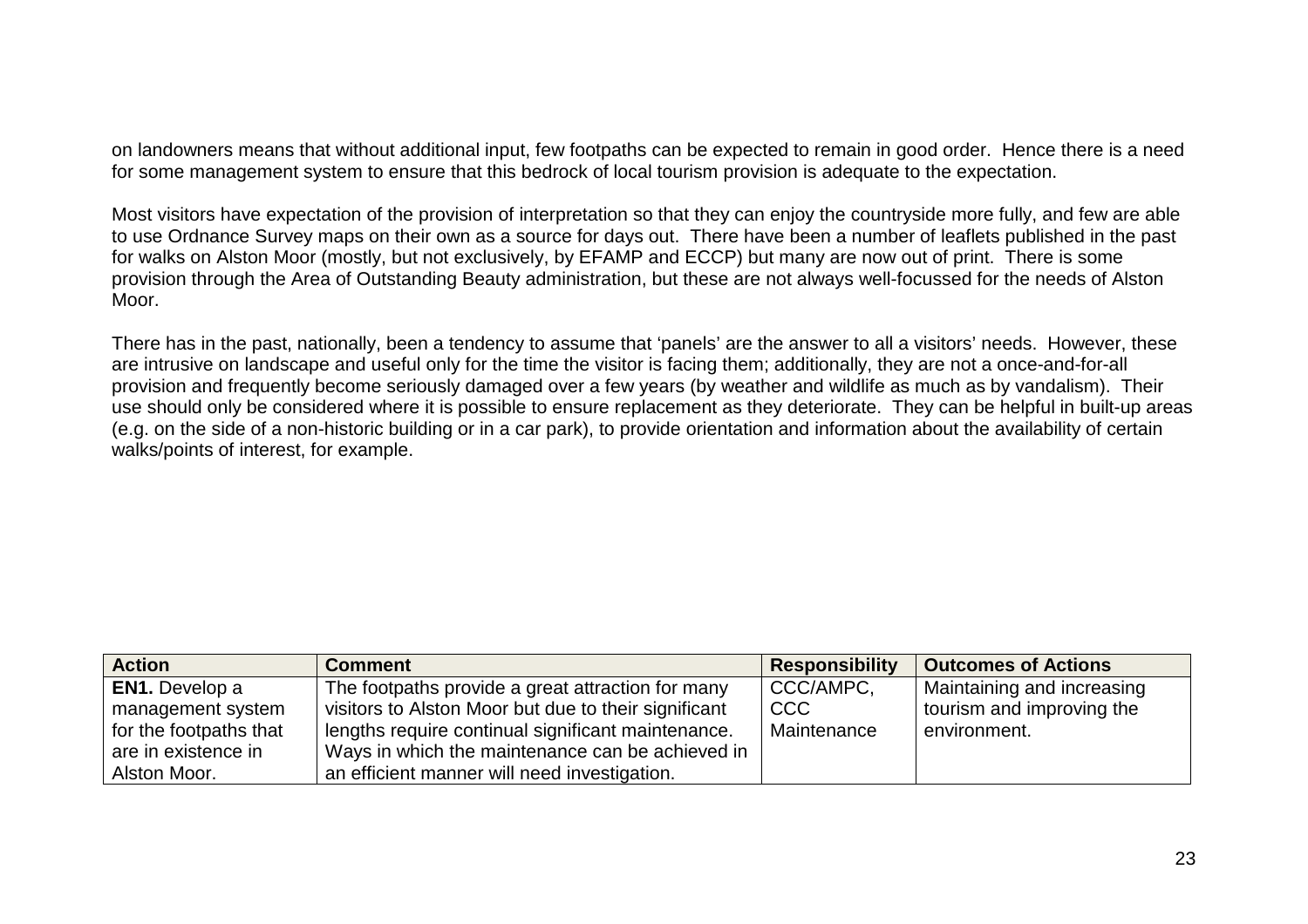| <b>EN2.</b> A careful and<br>considered approach is<br>needed for the minimal<br>use of interpretation<br>panels in appropriate<br>places only. | The Panels require regularly replacing so this<br>should be borne in mind when considering their<br>long term use as there are cost implications. |  | Improved tourism offer. |
|-------------------------------------------------------------------------------------------------------------------------------------------------|---------------------------------------------------------------------------------------------------------------------------------------------------|--|-------------------------|
|-------------------------------------------------------------------------------------------------------------------------------------------------|---------------------------------------------------------------------------------------------------------------------------------------------------|--|-------------------------|

## **9. Agriculture/Farming**

Farmers have highlighted that there appears to be significant opportunities around the use of renewable energies.

| <b>Action</b> | . | <b>Responsibility</b> | <b>Outcomes of Actions</b> |
|---------------|---|-----------------------|----------------------------|
|               |   |                       |                            |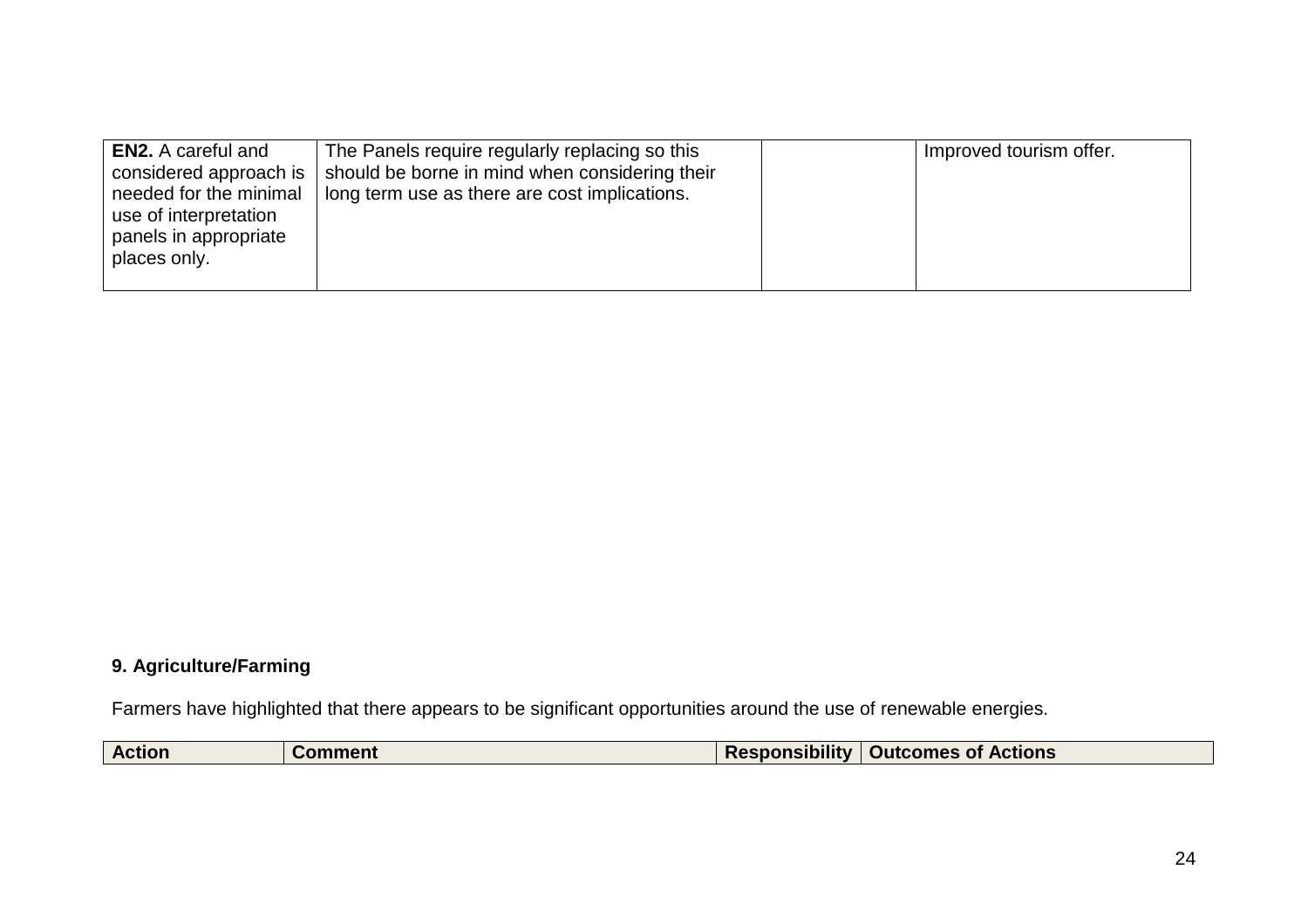| <b>AF1.</b> Investigate | Information on renewable energy schemes to be      | Energy costs are reduced and less CO2 |
|-------------------------|----------------------------------------------------|---------------------------------------|
| opportunities for       | collated from the District Council and shared with | s produced.                           |
| farmers to benefit      | local farmers to raise the awareness of the        |                                       |
| from renewable          | positive benefits.                                 |                                       |
| energy schemes.         |                                                    |                                       |

## **10. Transport**

It is highly unlikely that Alston Moor will benefit from increased public transport provision in the near future. It is therefore necessary to look for other possible solutions such as co-ordinated car clubs, car sharing, greater use of community vehicles etc. In addition, it is necessary to highlight the various schemes that are already in existence to improve the usage.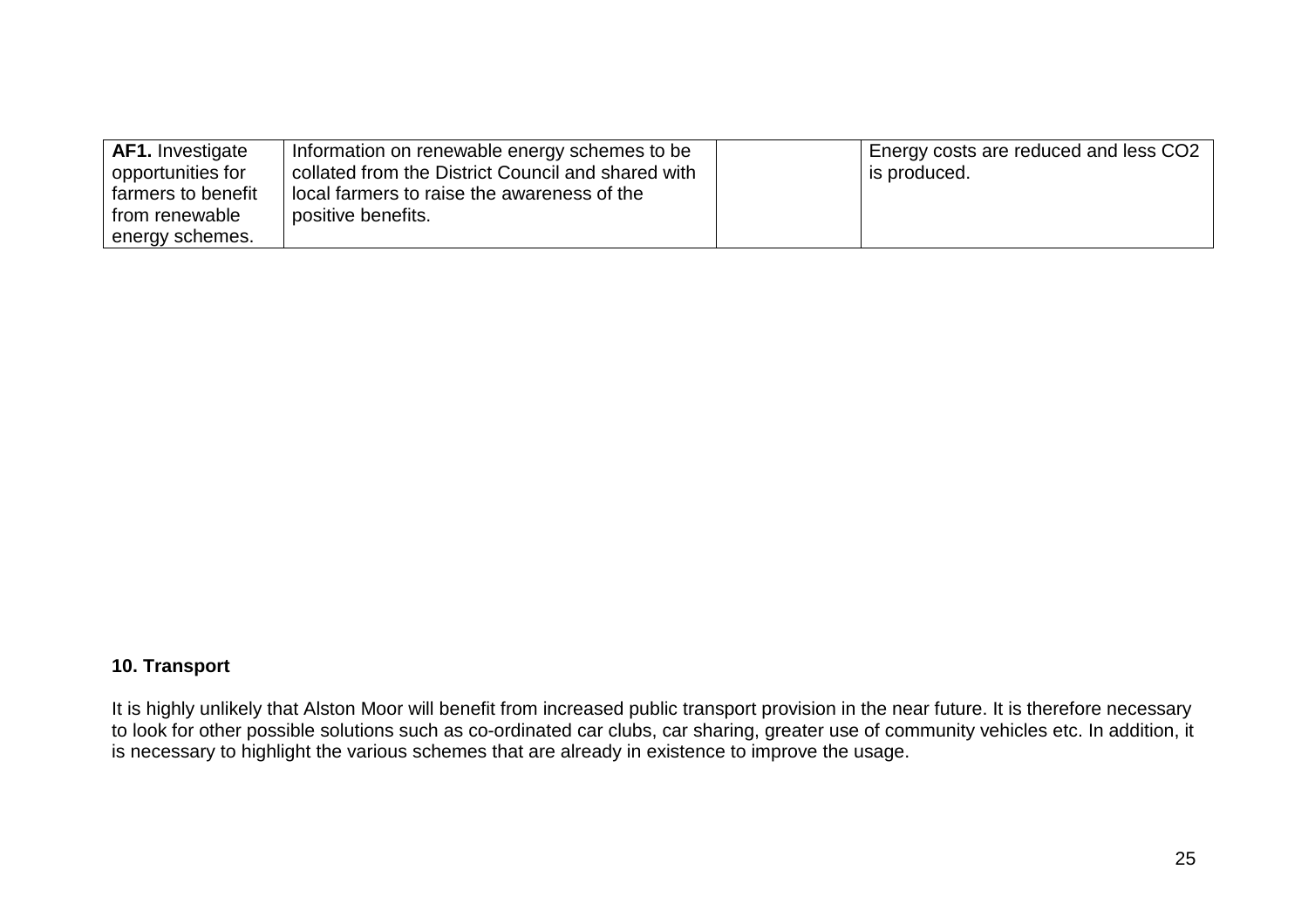| <b>Action</b>               | <b>Comment</b>                                        | <b>Responsibility</b> | <b>Outcomes of Actions</b>           |
|-----------------------------|-------------------------------------------------------|-----------------------|--------------------------------------|
| <b>T1.</b> Investigate      | It is highly unlikely that the community will benefit | <b>AMPS</b>           | More transport opportunities are     |
| different ways of           | from an increase in public transport so it must       | Community             | generated.                           |
| providing                   | investigate other means of transportation to          | Minibus Group         |                                      |
| community                   | benefit the local residents. This may take the form   |                       |                                      |
| transport for the           | of co-ordinated car clubs etc.                        |                       |                                      |
| area.                       |                                                       |                       |                                      |
| <b>T2.</b> Support and      | It would seem easier to promote better take up of     | CCC, AMPC             | Greater awareness of a range of      |
| encourage use of            | existing schemes that to create new schemes.          |                       | transport opportunities in the area. |
| the                         |                                                       |                       |                                      |
| schemes already in          |                                                       |                       |                                      |
| existence <i>i.e.</i> Rural |                                                       |                       |                                      |
| <b>Wheels, Social Car</b>   |                                                       |                       |                                      |
| Service,                    |                                                       |                       |                                      |
| Community                   |                                                       |                       |                                      |
| Minibus and of              |                                                       |                       |                                      |
| course the buses.           |                                                       |                       |                                      |

## **11. Fuel**

There is enthusiasm, but not currently the person-power, for the development of a fuel-wood scheme – growing wood on directly owned and/or managed land, bringing in wood from small areas in private ownership (even single trees), etc, and having a sawmill which could render this into fuel for community use, whether in specialist pellet boilers or for wood-burning stoves.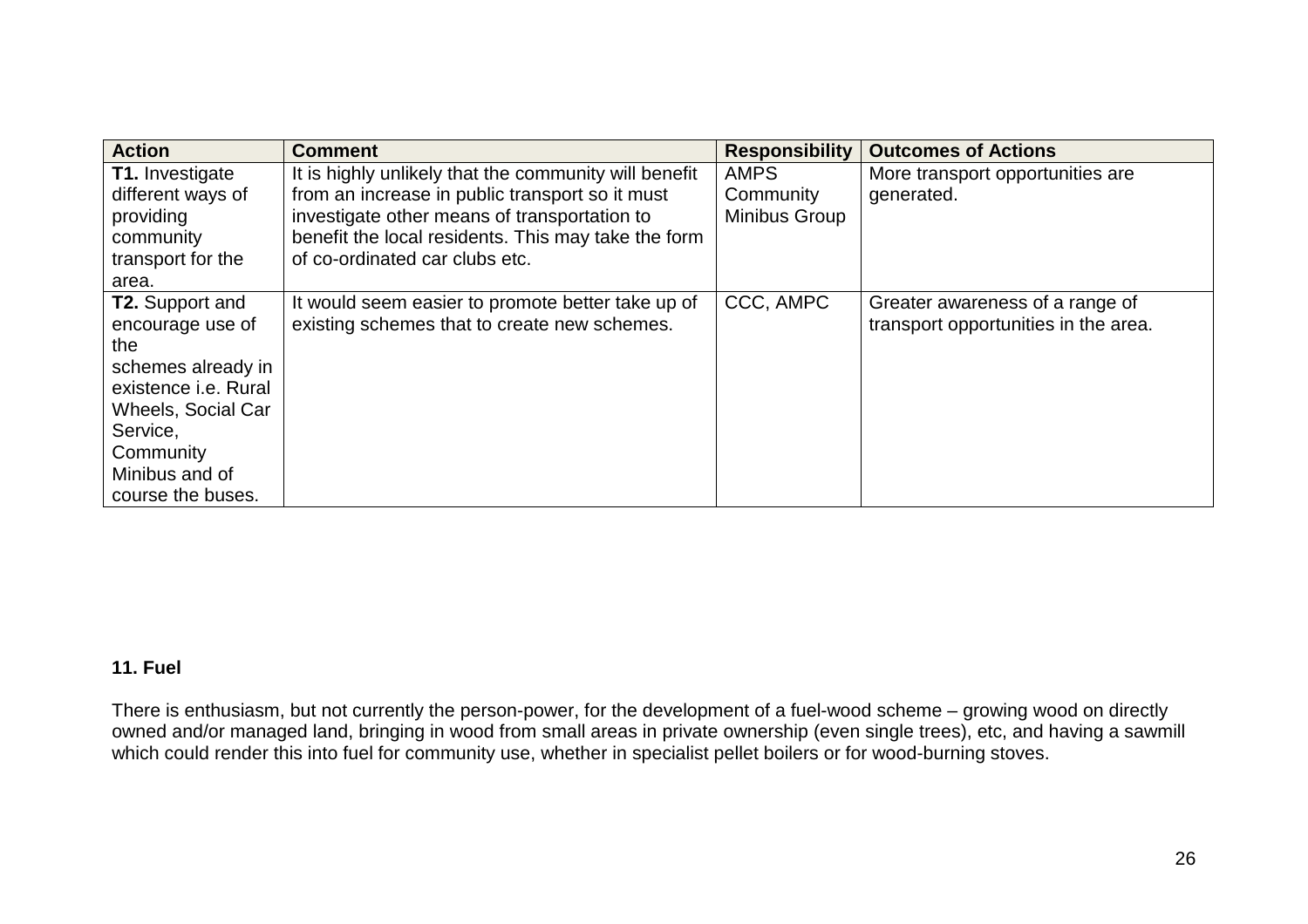| <b>Action</b>               | <b>Comment</b>                                    | <b>Responsibility</b> | <b>Outcomes of Actions</b>               |
|-----------------------------|---------------------------------------------------|-----------------------|------------------------------------------|
| <b>F1</b> Feasibility study | There is willingness in the community for this to | AMP                   | Helps to alleviate fuel poverty faced by |
| for fuel wood               | happen but the capacity to carry out this action  |                       | many.                                    |
| scheme. This                | needs to be identified.                           |                       |                                          |
| action is strongly          |                                                   |                       |                                          |
| linked to the               |                                                   |                       |                                          |
| economy section.            |                                                   |                       |                                          |
|                             |                                                   |                       |                                          |

#### **12. Elderly and disabled people**

As a hilly area, Alston Moor immediately provides challenges to those who are less physically agile. However, there is no reason for life to be made even more difficult for elderly or less physically able people. Additionally, there is the same proportion of hearing-impaired and visually-impaired people in our community as elsewhere, and their needs should be considered.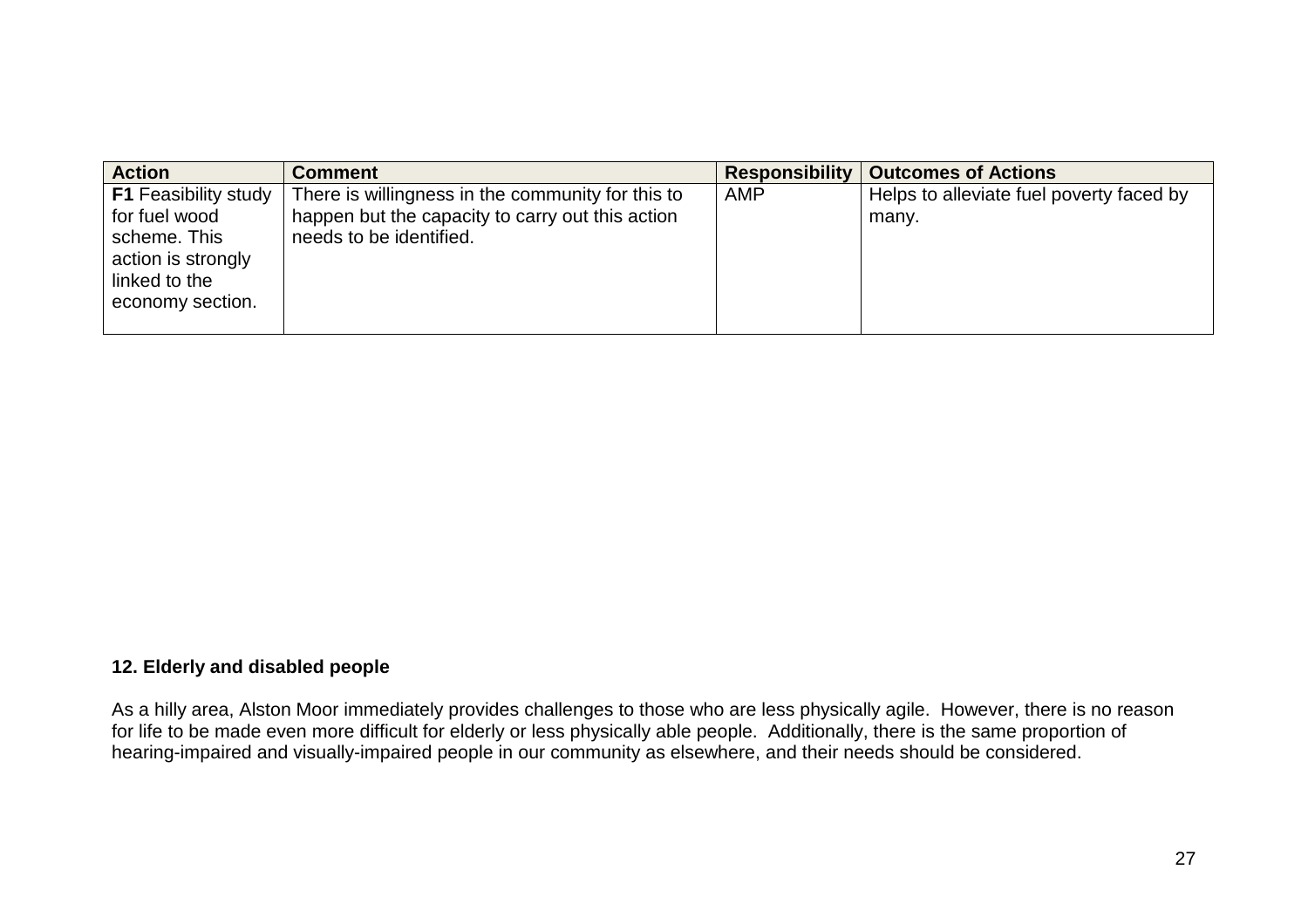There are many possible areas which might be addressed, from the difficulties caused to those using mobility aids (not to mention those pushing children's buggies) by pavement parking to the provision of simple things like handrails and seats.

| <b>Action</b>                      | <b>Comment</b>                             | <b>Responsibility</b> | <b>Outcomes of Actions</b>         |
|------------------------------------|--------------------------------------------|-----------------------|------------------------------------|
| <b>EP1.</b> The mobility needs of  | Simple moves like providing handrails and  | CCC, EDC,             | Better environment for elderly and |
| individuals must be given          | seats may make all the difference          | AMPC, AMBA            | disabled people.                   |
| due consideration particularly     |                                            |                       |                                    |
| around Alston Town Centre.         |                                            |                       |                                    |
| This may include ensuring          |                                            |                       |                                    |
| cars do not park on                |                                            |                       |                                    |
| pavements and shops                |                                            |                       |                                    |
| considering layouts to ensure      |                                            |                       |                                    |
| there is adequate space for        |                                            |                       |                                    |
| people to move around.             |                                            |                       |                                    |
| <b>EP2.</b> Ensure an ongoing      | Planning applications for shops etc should | <b>EDC, Utilities</b> | Better environment for elderly and |
| growth in awareness among          | be considered in the light of the needs of | Companies             | disabled people.                   |
| all those concerned with the       | elderly and disabled people. Those doing   |                       |                                    |
| planning of public space           | road- or building-work in the centres of   |                       |                                    |
|                                    | Nenthead or Alston should be encouraged    |                       |                                    |
|                                    | to ensure they do not obstruct walkways.   |                       |                                    |
| <b>EP3.</b> Work to ensure greater |                                            | Age Concern plus      | Better understanding of those      |
| awareness about the needs          |                                            | other relevant        | people with sensory impairments.   |
| of those with sensory              |                                            | groups                |                                    |
| <i>impairments</i>                 |                                            |                       |                                    |

Awareness among all those responsible for or influencing public provision would go a long way to ensure that a difficult situation is

not made impossible. Similarly, awareness could enable those with sensory impairments to have an easier time.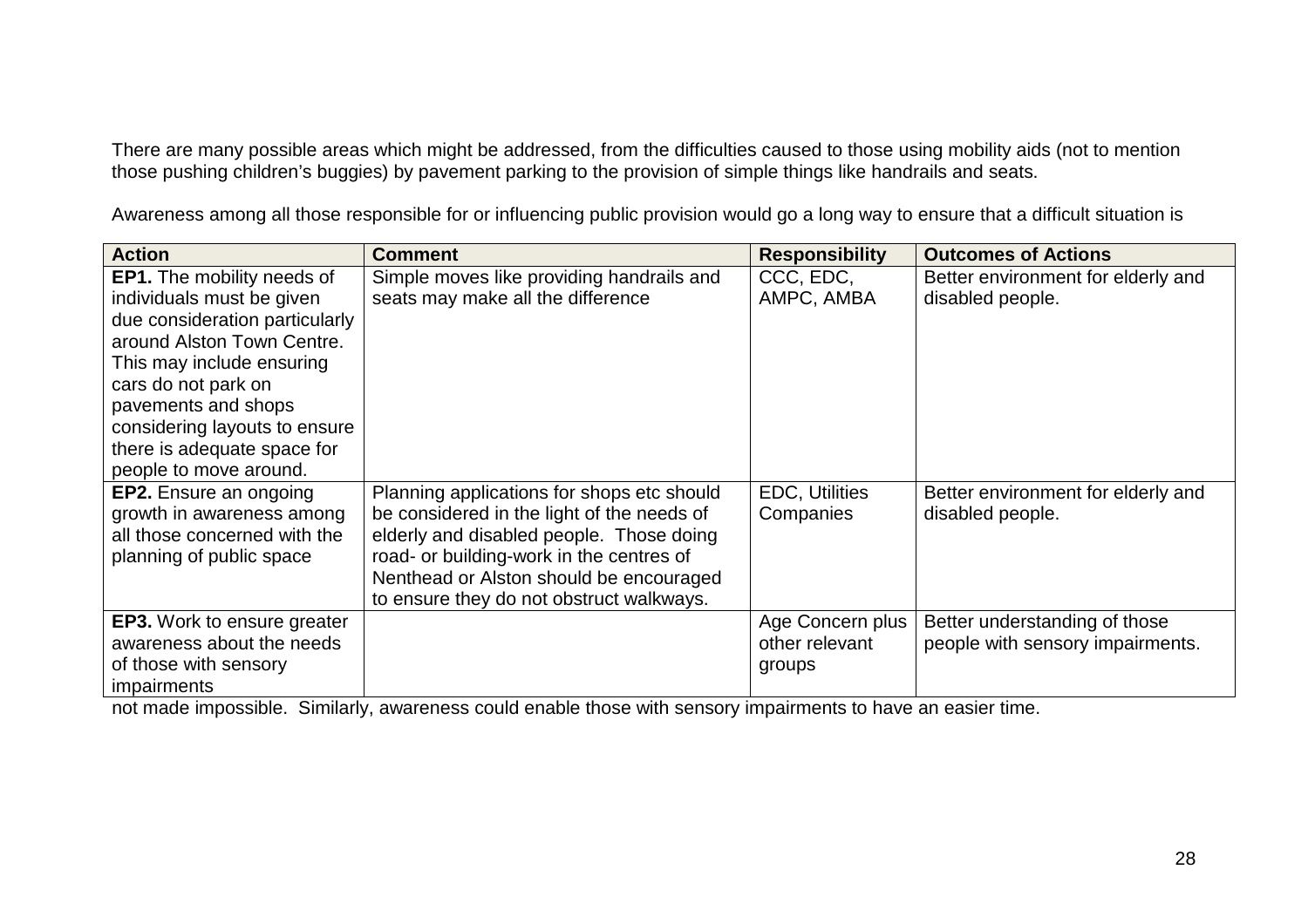## **13. Community Plan Activity**

Delivery of the Community Plan will require significant commitment from a range of volunteers in the community. However, although there is a good level of commitment to the delivery of the community plan, additional assistance in the form of some paid support to the Group would be highly beneficial.

Once the Plan has been finalised, it will need to be disseminated throughout the community and to other key stakeholders. The reason for this is that all members of the community must be given an opportunity to come forward to help deliver the actions and to become involved.

Other key stakeholders need a copy of the Plan so that they can be made aware of what is important to the community and how they can help with the delivery of the Plan.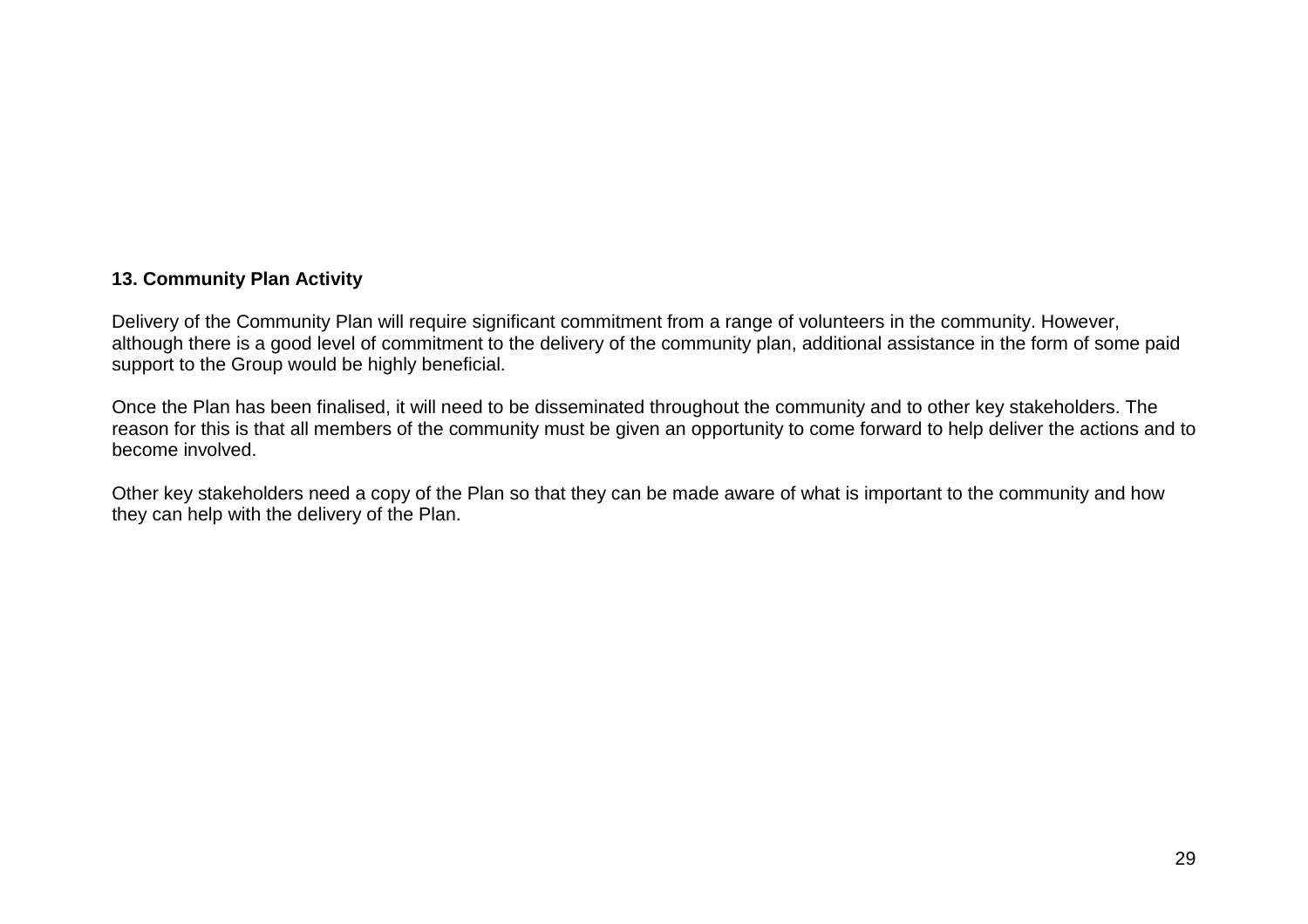| <b>Action</b>                  | <b>Comment</b>                                    | <b>Responsibility</b> | <b>Outcomes of Actions</b>        |
|--------------------------------|---------------------------------------------------|-----------------------|-----------------------------------|
| <b>CP1.</b> Employ the         | Although several community members are            | Community             | Actions within the Plan are       |
| services of an individual      | committed to delivering the Community Plan        | <b>Planning Group</b> | delivered in a timely manner.     |
| to assist the Community        | actions, there is a lack of capacity within the   |                       |                                   |
| Planning Group to take         | Community to take on significant streams of       |                       |                                   |
| forward actions within         | work. The individual would need excellent project |                       |                                   |
| the Community Plan.            | management skills and a track record of           |                       |                                   |
|                                | successfully bidding for funds.                   |                       |                                   |
| <b>CP2.</b> Ensure the Plan is | It is important that the community supports the   | Community             | This action is aimed at raising   |
| widely disseminated            | Plan and that people are encouraged to come       | <b>Planning Group</b> | awareness and encouraging         |
| within the community           | forward and help deliver actions in the Plan.     |                       | greater involvement in delivering |
| and to other key               |                                                   |                       | the Plan.                         |
| stakeholders who may           |                                                   |                       |                                   |
| be able to help deliver        |                                                   |                       |                                   |
| the Plan.                      |                                                   |                       |                                   |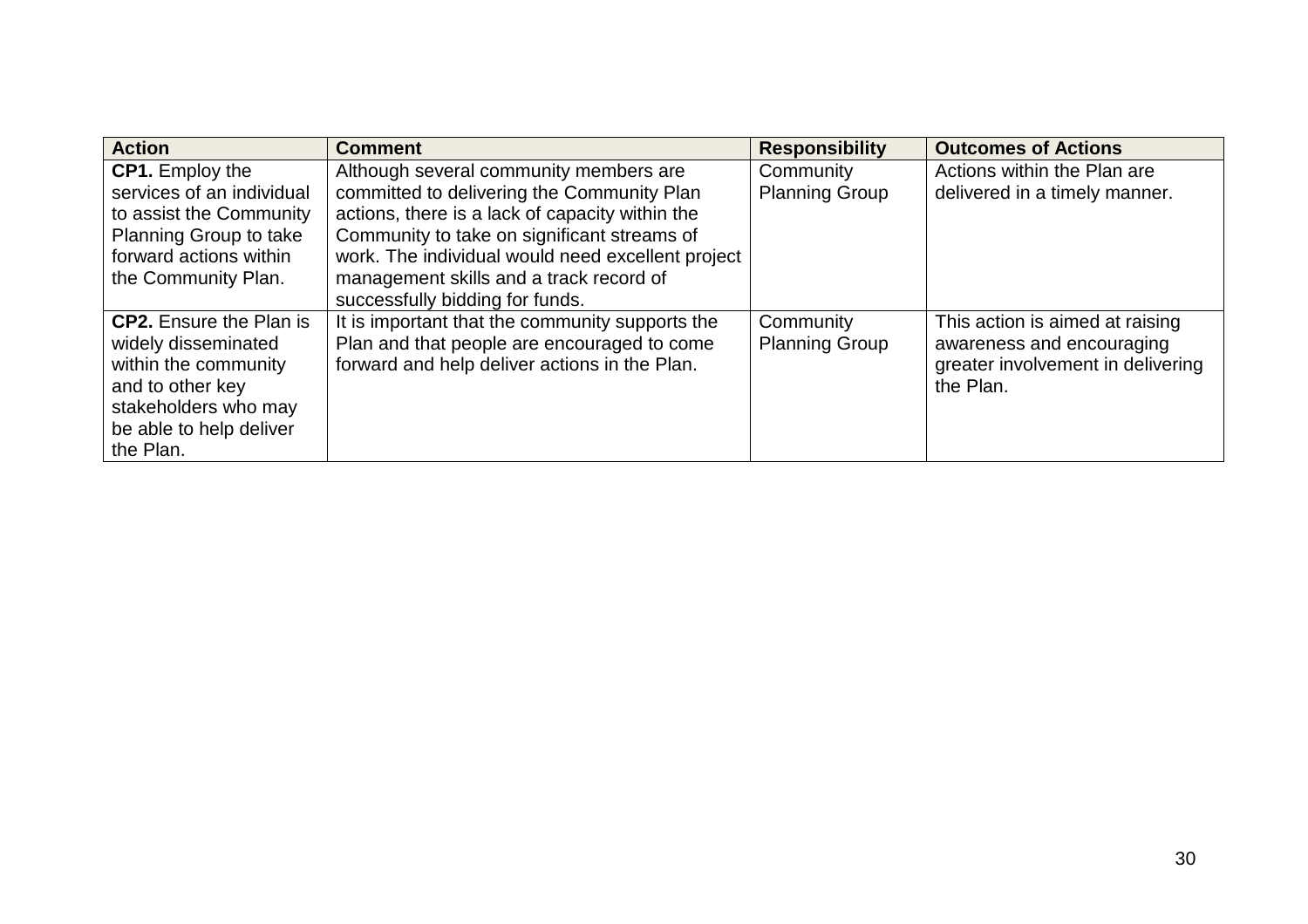Thanks to all the members of the community, past, present and future for their help and involvement in this Plan. Also thanks to the<br>officers from Eden District Council who have given us enormous support to bring this toge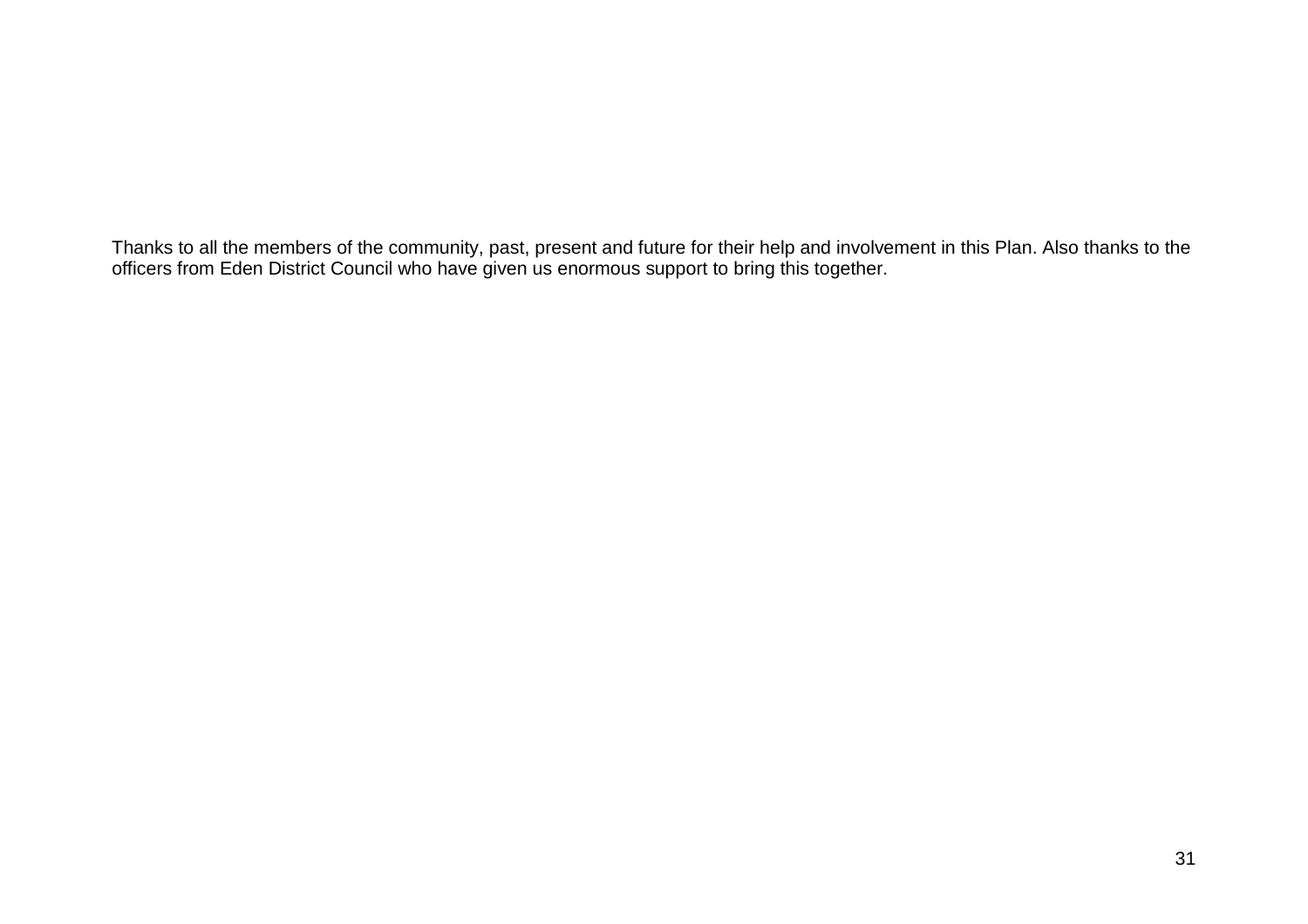## **APPENDIX 1**

## **OUR BUILT HERITAGE**

An important asset for the community of Alston Moor is its built heritage. It consists of historic lead mining sites, the miner farmer smallholdings in its upland landscape and the architecture of its settlements.

The centre of Alston is designated as a conservation area and its steep stone paved street, flanked by houses, pubs and shops dating from mid C17, lies at the heart of the community. It is special to the residents of Alston Moor and even in an era of increasing centralisation, this little town centre still manages to service most of the needs of the residents. Alston Moor has enjoyed a reputation for self sufficiency and the town centre continues to contribute to that.

The buildings and streetscape of the conservation area play an important part in attracting visitors and tourism is becoming an increasing sector in the local economy.

However, the fabric of the town centre is deteriorating due to shortage of investment and lack of maintenance. The number of closed, tired looking shop premises adds to this sense of decline. In 2011, the conservation area was assessed by Eden District Council's conservation officer, who reported to English Heritage. As a result of the findings of this survey, the conservation area was designated as Heritage At Risk.

This designation can be perceived in a negative way, however it also represents an opportunity. The Heritage Lottery Fund has a programme for investing in conservation areas in decline, called the Townscape Heritage Initiative. The Heritage At Risk designation would be an important criterion in assessing a potential application for funding under this scheme. Funds of between £500,000.00 and two million pounds are available to invest in a conservation area that has successfully secured grant.

The application process is rigorous and there are two stages. The first is competitive with no financial support available to assist in putting the application together. The second stage is not competitive, but the exacting criteria of the Heritage Lottery Fund must be met before this stage is complete and grant is awarded. HLF will however provide support funding for project development and consultancy through this stage. Without such support, the first stage could be perceived as prohibitive to prospective applicants due to the comprehensive and sophisticated level of detail required, including fully costed proposals. The capacity required to prepare a stage one application is outside the reach of a volunteer organisation, such as the Alston Moor Partnership.

The Eden Rural Infrastructure Fund could however provide the means to making a stage one application, through the administrative function of a project officer and employing appropriately qualified conservation practitioners to prepare the detail of the application. This work would entail making a detailed assessment of the buildings and streetscape of the conservation area, establishing the level of repair and renewal required and calculating the budget required to do this.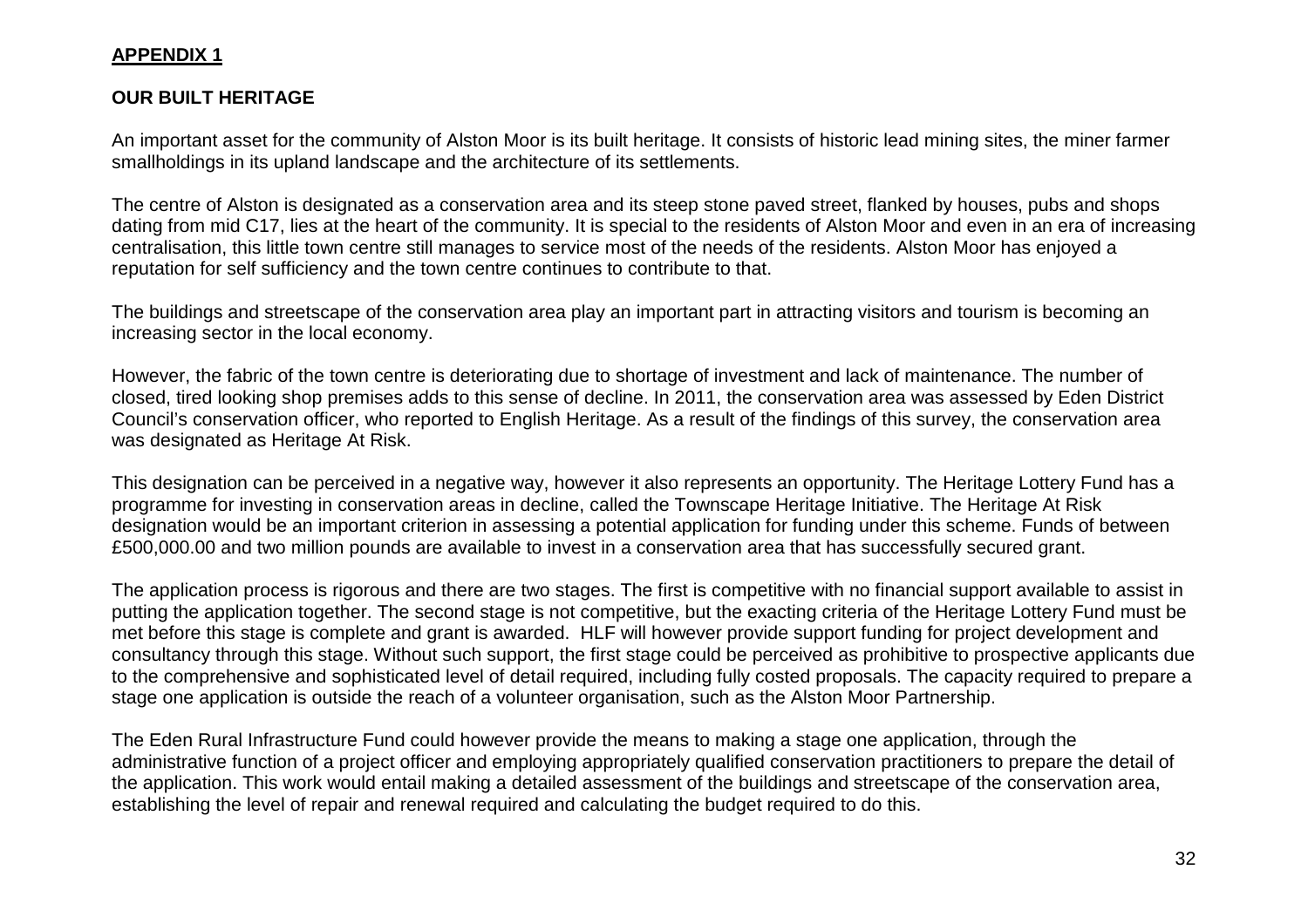The next stage one applications deadline is 31<sup>st</sup> October 2012 and is the last submission date in the current programme. There will not be enough time to assemble a complete and competitive application between the potential receipt of a grant award from the Eden Rural Infrastructure Fund and this deadline. It is anticipated that an equivalent programme will follow the current scheme and it is recommended that the mounting of a stage one application to the Heritage Lottery Fund in 2013 for a Townscape Heritage Initiative grant for Alston Conservation Area is included in the Alston Moor Partnership's submission to the Eden Rural Infrastructure Fund.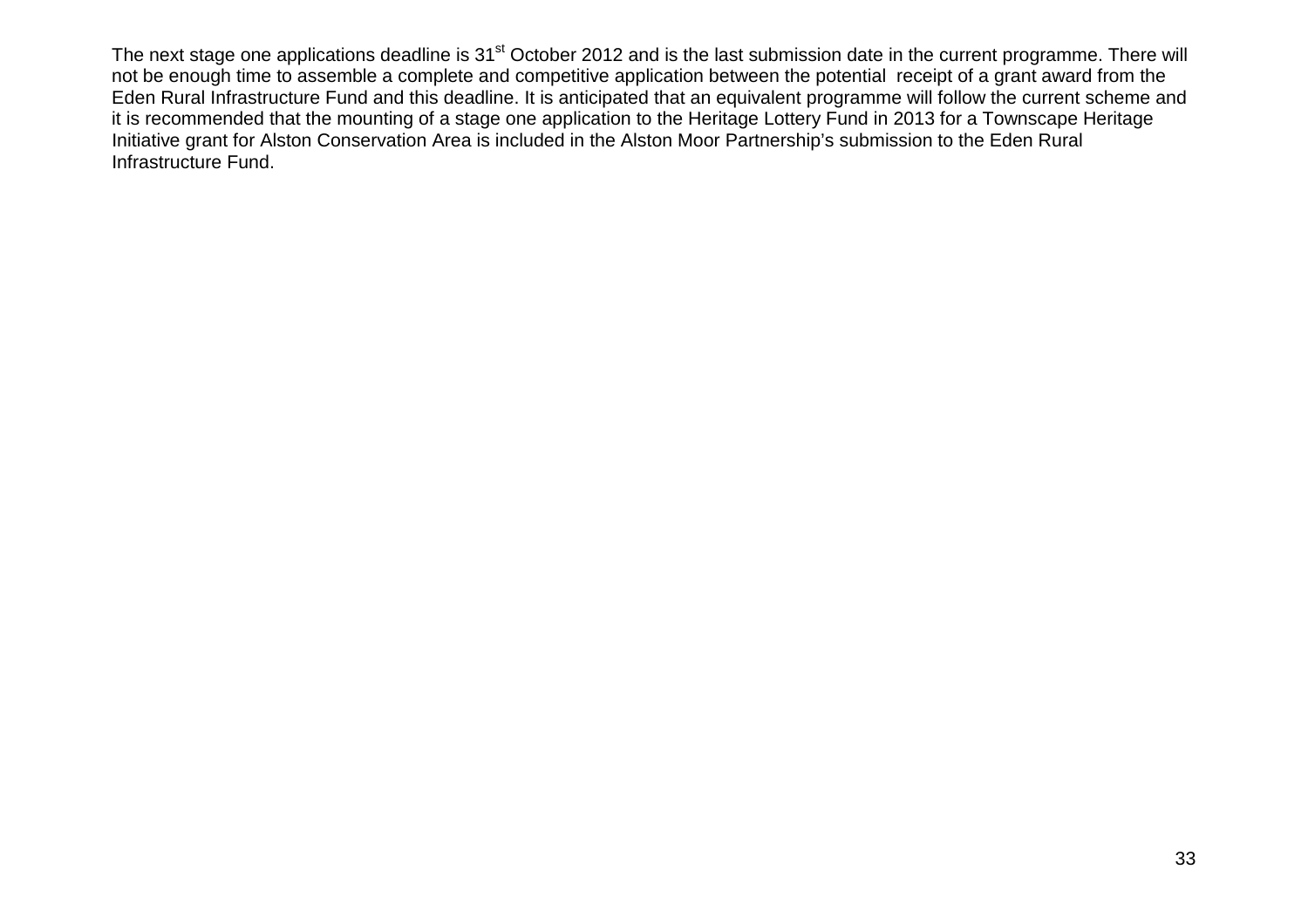Since our Community Plan was written in 2011, various initiatives have been started and others have emerged as particlarly relevant. This first annual update refocusses parts of the Community Plan in the light of recent developments.

## **1. Economy**

E1. Considerable work went into research and negotiation concerning the local provision of services. We were unfortunate in our timing, as many services were out for tender, with a closing date already passed or about to fall, as we started work. There was no possibility of putting tenders in for those local authority services, which have now been awarded, largely on 15 year terms. This is not the end of the road, and we remain convinced that local provision is a vastly better way forward for us. The possibility of subcontracting some of the work continues to be investigated, and those services not recently allocated to new providers remain in our sights.

What did not come through as clearly as it might have done in the original Plan was our recognition of the built heritage as a key resource for Alston Moor. We referred to support for the Nenthead Chapel Project In Section 1 (Economy) and to St Augustine's Church and Nenthead Mines under Section 6 (Local Facilities). We are therefore adding a sub-section of 1(Economy) to cover the built heritage, as follows:

## **Economy – Built Heritage**

There are many aspects of built heritage which are of importance on Alston Moor. We would include Actions LF3 (future of Nenthead Mines), LF4 (community development of St Augustine's church) and E3 (Nenthead Community Shop and Chapel) under this heading. However, a pivotal aspect has come to the top of priorities since the Plan was finalised.

The town of Alston is a key resource for the economy of Alston Moor, noted by visitors for being particularly attractive in its own idiosyncratic way. There has been ongoing concern about the deterioration of the fabric of this recognised Conservation Area, which includes a number of notable buildings. Having been identified as "Heritage at Risk", we became eligible for potential Heritage Lottery funding to assist with improvements. However, the exacting demands of this scheme and the time available before the final application deadline of 31 October 2012 mean that we should instead begin work as soon as possible in order to be ready for the next round under the new scheme, of which details have not yet been released. Further details regarding this are available in Appendix 1.

|  | <b>Action</b> | $\blacksquare$ ment | <b>Responsibility</b> | <b>Actions</b><br><b>Outcor</b><br>5 <sub>me</sub><br><b>ot</b> |
|--|---------------|---------------------|-----------------------|-----------------------------------------------------------------|
|--|---------------|---------------------|-----------------------|-----------------------------------------------------------------|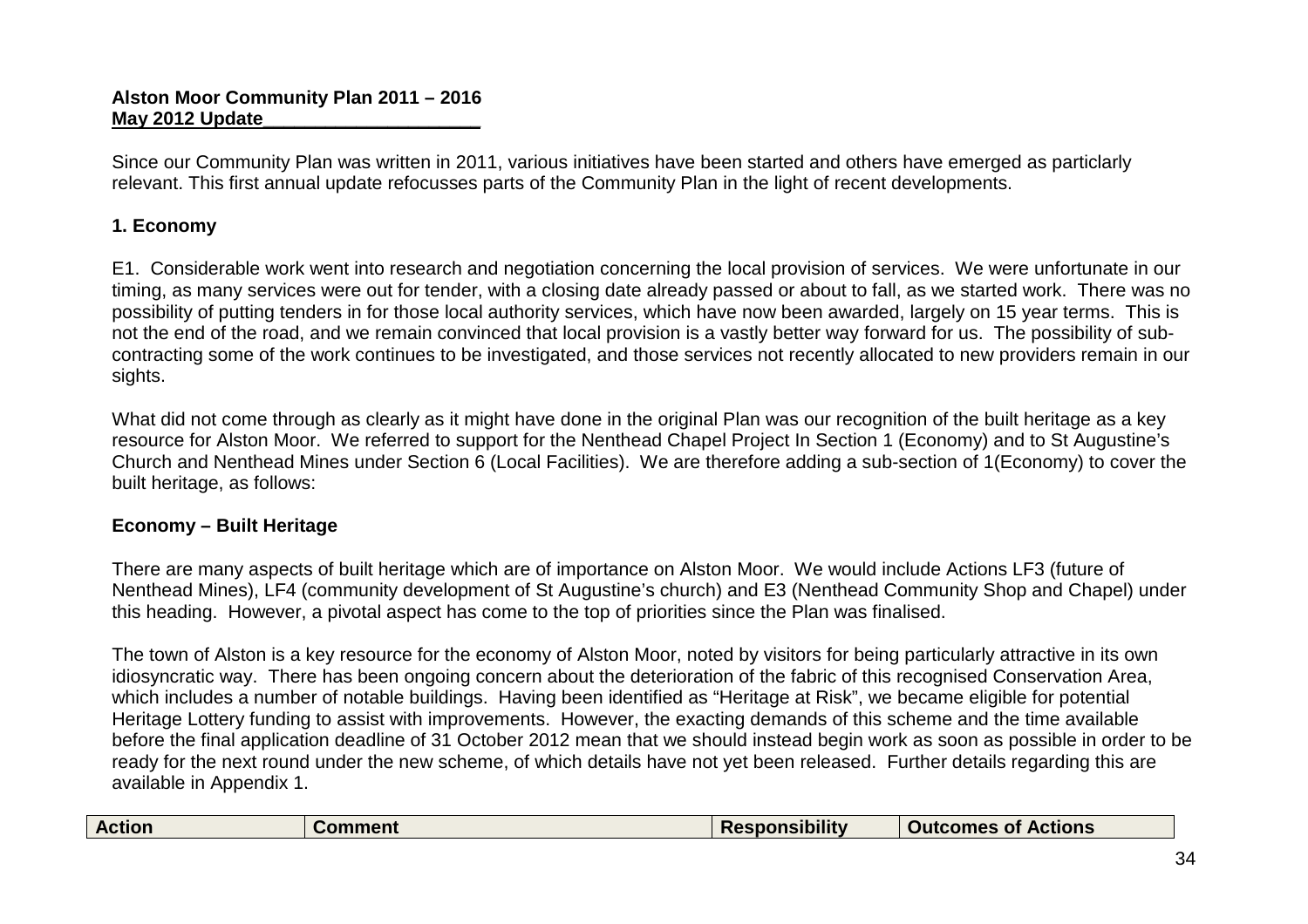| E9 Secure funding to<br>conserve and improve<br>the townscape of Alston<br>(Conservation Area) | Prepare a Stage 1 bid for the next Heritage<br>Lottery Fund to obtain a Townscape Heritage<br>Initiative grant for Alston Conservation Area.<br>This will need expert advice, for which funding | <b>Built heritage</b><br>steering group;<br><b>Project Officer</b> | Attractive and well-conserved<br>town centre will attract visitors<br>and businesses. |
|------------------------------------------------------------------------------------------------|-------------------------------------------------------------------------------------------------------------------------------------------------------------------------------------------------|--------------------------------------------------------------------|---------------------------------------------------------------------------------------|
|                                                                                                | will be required.                                                                                                                                                                               |                                                                    |                                                                                       |

## **APPENDIX 1**

## **OUR BUILT HERITAGE**

An important asset for the community of Alston Moor is its built heritage. It consists of historic lead mining sites, the miner farmer smallholdings in its upland landscape and the architecture of its settlements.

The centre of Alston is designated as a conservation area and its steep stone paved street, flanked by houses, pubs and shops dating from mid C17, lies at the heart of the community. It is special to the residents of Alston Moor and even in an era of increasing centralisation, this little town centre still manages to service most of the needs of the residents. Alston Moor has enjoyed a reputation for self sufficiency and the town centre continues to contribute to that.

The buildings and streetscape of the conservation area play an important part in attracting visitors and tourism is becoming an increasing sector in the local economy.

However, the fabric of the town centre is deteriorating due to shortage of investment and lack of maintenance. The number of closed, tired looking shop premises adds to this sense of decline. In 2011, the conservation area was assessed by Eden District Council's conservation officer, who reported to English Heritage. As a result of the findings of this survey, the conservation area was designated as Heritage At Risk.

This designation can be perceived in a negative way, however it also represents an opportunity. The Heritage Lottery Fund has a programme for investing in conservation areas in decline, called the Townscape Heritage Initiative. The Heritage At Risk designation would be an important criterion in assessing a potential application for funding under this scheme. Funds of between £500,000.00 and two million pounds are available to invest in a conservation area that has successfully secured grant.

The application process is rigorous and there are two stages. The first is competitive with no financial support available to assist in putting the application together. The second stage is not competitive, but the exacting criteria of the Heritage Lottery Fund must be met before this stage is complete and grant is awarded. HLF will however provide support funding for project development and consultancy through this stage. Without such support, the first stage could be perceived as prohibitive to prospective applicants due